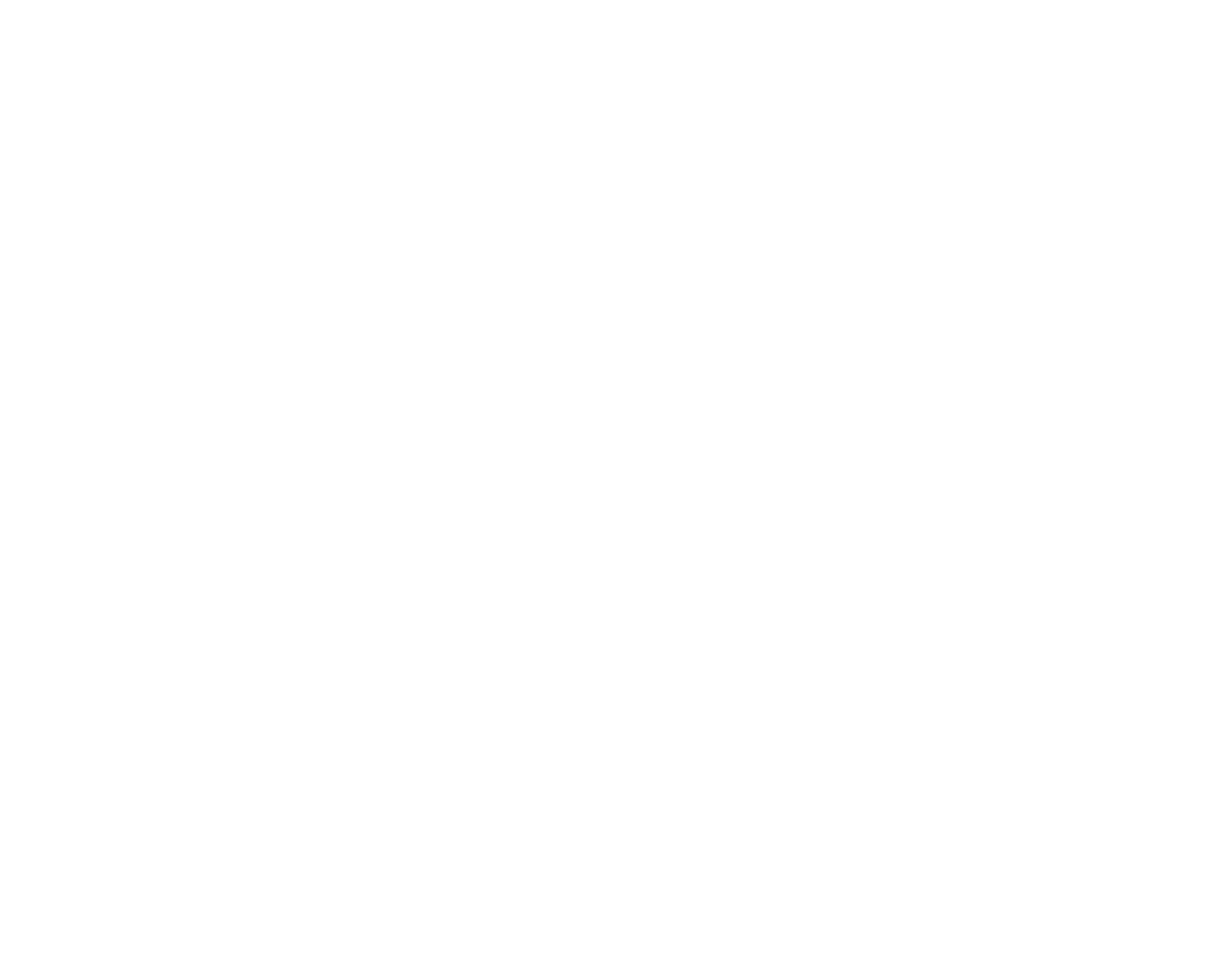# **Table of Contents**

# Section I: Executive Summary **Page 5** and the section I: Executive Summary Percent of Your Students Ready for College-Level Coursework Five Year Trends—Percent of Students Who Met College Readiness Benchmarks Five Year Trends—Average ACT Scores Five Year Trends—Average ACT Scores by Level of Preparation Five Year Trends—Percent and Average Composite Score by Race/Ethnicity Percent of Students in College Readiness Standards Score Ranges Average ACT College Reportable Scores by Test Session Duration Percent of Students Who Met College Readiness Benchmark Scores by Test Session Duration Section II: Academic Achievement **Page 11** Page 11 ACT Score Distributions, Cumulative Percentages, Averages, and Quartile Values Average ACT Composite Scores for Race/Ethnicity by Level of Preparation Average ACT Scores by Race/Ethnicity Percent of Students in College Readiness Standards Score Ranges Average ACT Scores by Gender Percent of Students Who Met College Readiness Benchmark Scores by Gender College Readiness Benchmark Percent and Average ACT Scores by Overall High School Curriculum College Readiness Benchmark Percent and Average ACT Scores by Content-Specific Curriculum Section III: College Readiness & Impact of Course Rigor Page 17 Percent of Students Who Met ACT College Readiness Benchmark Scores by Race/Ethnicity Average ACT Scores and Average ACT Score Changes by Common Course Patterns College Readiness Percents by Common Course Patterns Section IV: Career and Educational Aspirations **Page 25** Page 25 Distribution of Planned Educational Majors for All Students by College Plans Average ACT Composite Scores for Racial/Ethnic Groups by Post-Secondary Educational Aspirations Students' Score Report Preferences at Time of Testing Section V: Optional Writing Test Results **Page 29** Page 29 Average ACT English and Writing Scores by Race/Ethnicity and Gender for students who took ACT Writing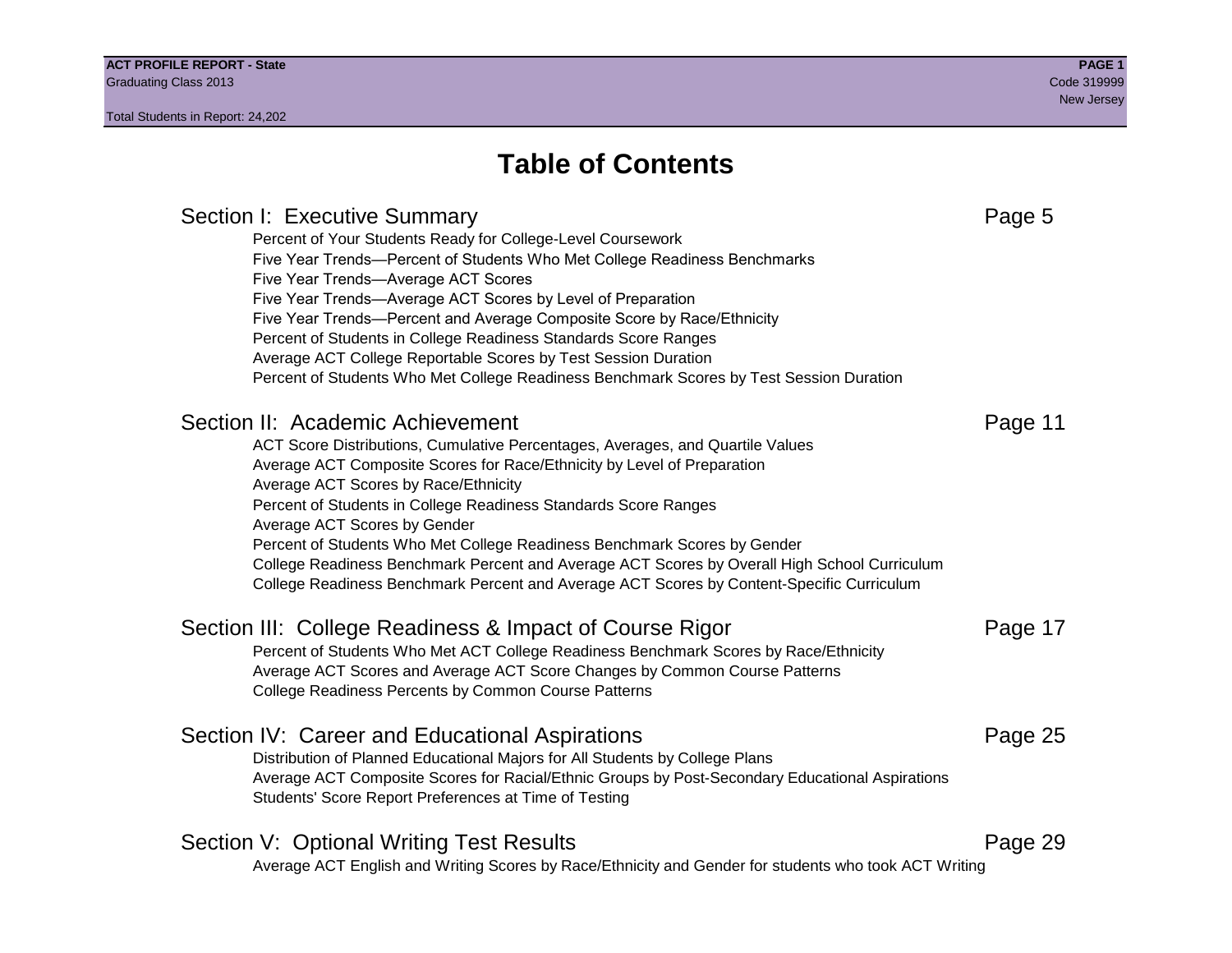Total Students in Report: 24,202

This report provides information about the performance of your 2013 graduating seniors who took the ACT as sophomores, juniors, or seniors; and self-reported at the time of testing that they were scheduled to graduate in 2013. Beginning with the Graduating Class of 2013, all students whose scores are college reportable, both standard and extended time tests, are now included in the report.

This report focuses on:

**Performance** - student test performance in the context of college readiness

**Access** - number of your graduates exposed to college entrance testing and the percent of race/ethnicity participation

**Course Selection** - percent of students pursuing a core curriculum

**Course Rigor** - impact of rigorous coursework on achievement

**College Readiness** - percent of students meeting ACT College Readiness Benchmark Scores in each content area

**Awareness** - extent to which student aspirations match performance

**Articulation** - colleges and universities to which your students send test results

Each year, test data for a school, district, and the state represents a different cohort of students. ACT encourages educators to focus on trends (3, 5, 10 years), not year-to-year changes. Such changes can represent normal – even expected – fluctuations. On the other hand, trend lines offer more insight into what is happening in a school, district, or the state.

Furthermore, ACT encourages educators to measure student performance in the context of college readiness measures. The focus should be on the number and percentage of students who met or exceeded ACT's College Readiness Benchmark Scores, a measure that is much more meaningful and understandable than an average composite score for a group of students.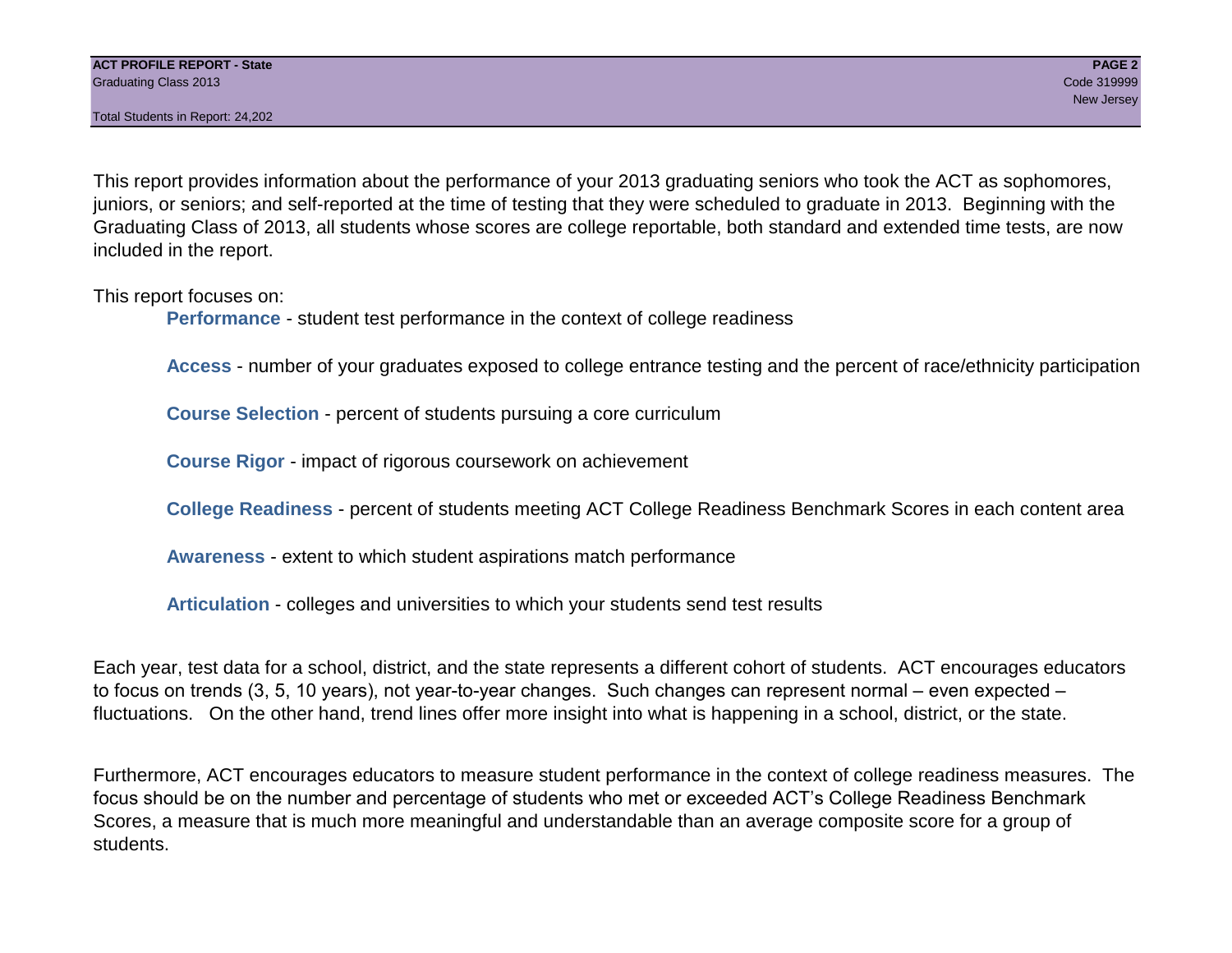Total Students in Report: 24,202

## **The ACT is a curriculum-based measure of college readiness. ACT components include:**

Tests of academic achievement in English, math, reading, science, and writing (optional) High school grade and course information Student Profile Section Career Interest Inventory

# **The ACT:**

Every few years, ACT conducts the **ACT National Curriculum Survey** to ensure its curriculum-based assessment tools accurately measure the skills high school teachers teach and instructors of entry-level college courses expect. The ACT is the only college readiness test designed to reflect the results of such a survey.

ACT's **College Readiness Standards** are sets of statements intended to help students, parents and educators understand the meaning of test scores. The standards relate test scores to the types of skills needed for success in high school and beyond. They serve as a direct link between what students have learned and what they are ready to do next. The ACT is the only college readiness test for which scores can be tied directly to standards. *Connecting College Readiness Standards to the Classroom* interpretive guides can be found at www.act.org/standard/infoserv.html.

Only the ACT reports **College Readiness Benchmark Scores** – A benchmark score is the minimum score needed on an ACT subject-area test to indicate a 50% chance of obtaining a B or higher or about a 75% chance of obtaining a C or higher in the corresponding credit-bearing college courses, which include English Composition, Algebra, Social Science and Biology. These scores were empirically derived based on the actual performance of students in college. The College Readiness Benchmark Scores, updated for 2013, are:

| College Course/Course Area | <b>ACT Test</b> | <b>Benchmark Score</b> |
|----------------------------|-----------------|------------------------|
| <b>English Composition</b> | English         | 18                     |
| Algebra                    | Mathematics     | 22                     |
| <b>Social Sciences</b>     | Reading         | 22                     |
| Biology                    | Science         | 23                     |

For more information, go to www.act.org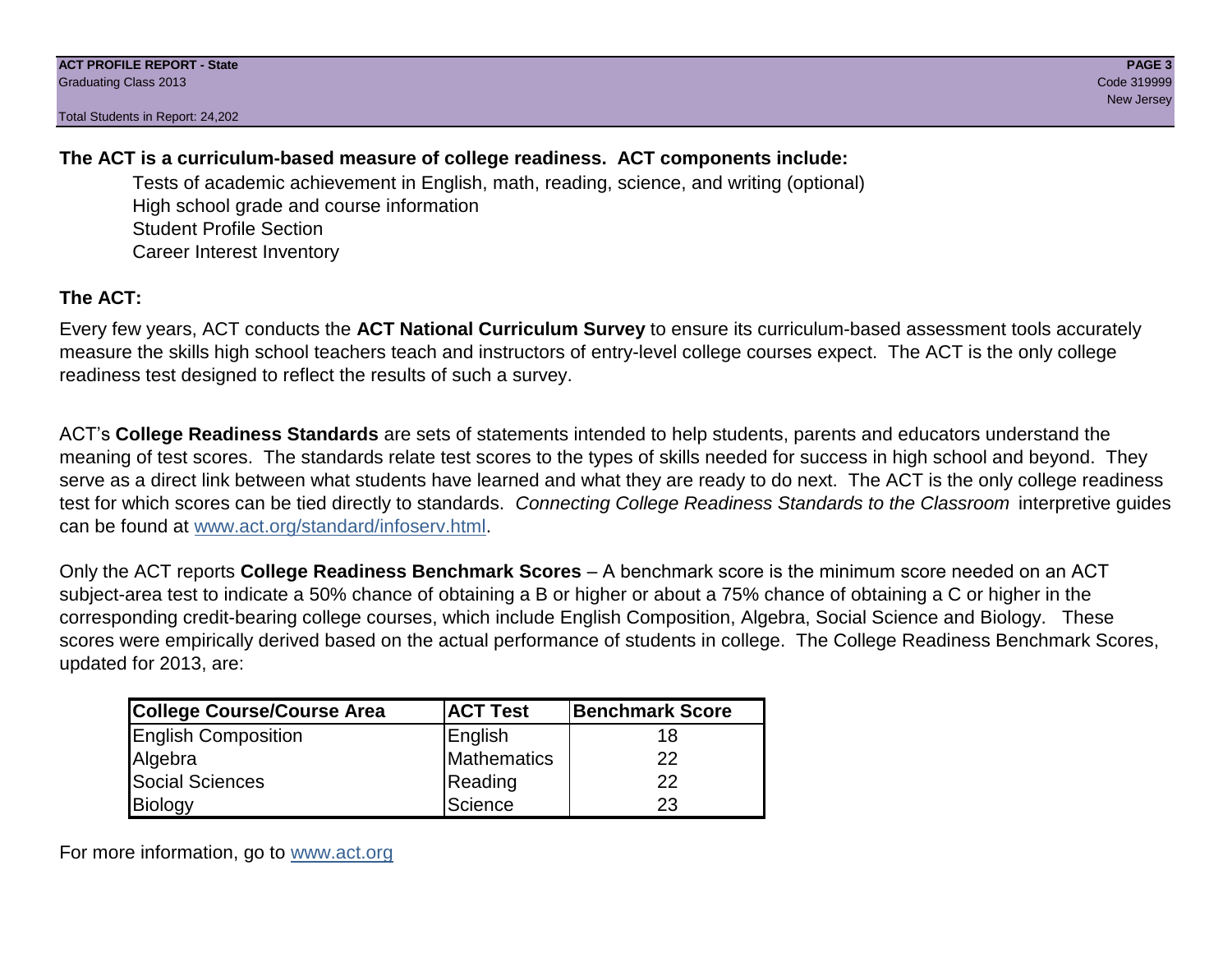### **How to Improve Scores and Increase College Readiness**

40% of your students met all four ACT College Readiness Benchmark Scores (Table 1.1). To improve students' scores and increase the percentage of students identified as college ready, ACT suggests:

PROVIDING ACCESS FOR ALL STUDENTS TO TAKE THE ACT: 24,202 of your students are included in this report (the 'cohort'). Increasing access insures that more students have the opportunity to consider college and allows the reader to use this report to evaluate how well courses and instructional programs are preparing students for college and work.

MAKING CORE CURRICULUM A PRIORITY: Emphasize the need for all students to develop college and work ready skills, regardless of postsecondary aspirations. 54% of the students in the cohort reported taking courses that would be considered 'Core or More' (Table 1.4).

MAKING SURE STUDENTS ARE TAKING THE RIGHT KINDS OF COURSES: Table 3.2 reports 1% of the cohort took less than three years of math courses. Of these students, 18% were college ready. 8% of the cohort reported taking a course sequence of Algebra I, Algebra II, and Geometry. 19% of these students were college ready. In comparison, 70% of the students who took 3 or more years of math beyond Algebra I, Algebra II, and Geometry were college ready. Getting more students ready for Algebra prior to 9th grade will increase the chances that students will be prepared for and take advanced-level math courses.

Similarly, Table 3.2 reports 4% of the cohort took less than three years of natural science courses. 20% of these students were college ready. In comparison, 50% of students who took at least three years of science coursework were college ready.

EVALUATING RIGOR OF COURSES: Table 2.6 reports the percentage of students falling in each of the ACT College Readiness Standards score ranges. For example, approximately 29% of the cohort fall into the lowest three Mathematics score ranges. To increase these students' achievement, identify the standards they should focus on next by accessing ACT's College Readiness Standards at www.act.org/standard.

PLAN GUIDANCE ACTIVITIES BASED ON STUDENTS' CAREER AND COLLEGE ASPIRATIONS: Data in Tables 4.1 and 4.2 enable the reader to determine if aspirations are consistent with academic performance and whether among students with similar aspirations, academic performance is consistent across racial/ethnic groups.

For more information on interpreting data in this report, or to learn how ACT can help your students improve their readiness for college and the workplace, contact ACT Customer Service at 319-337-1309 or customerservices@act.org.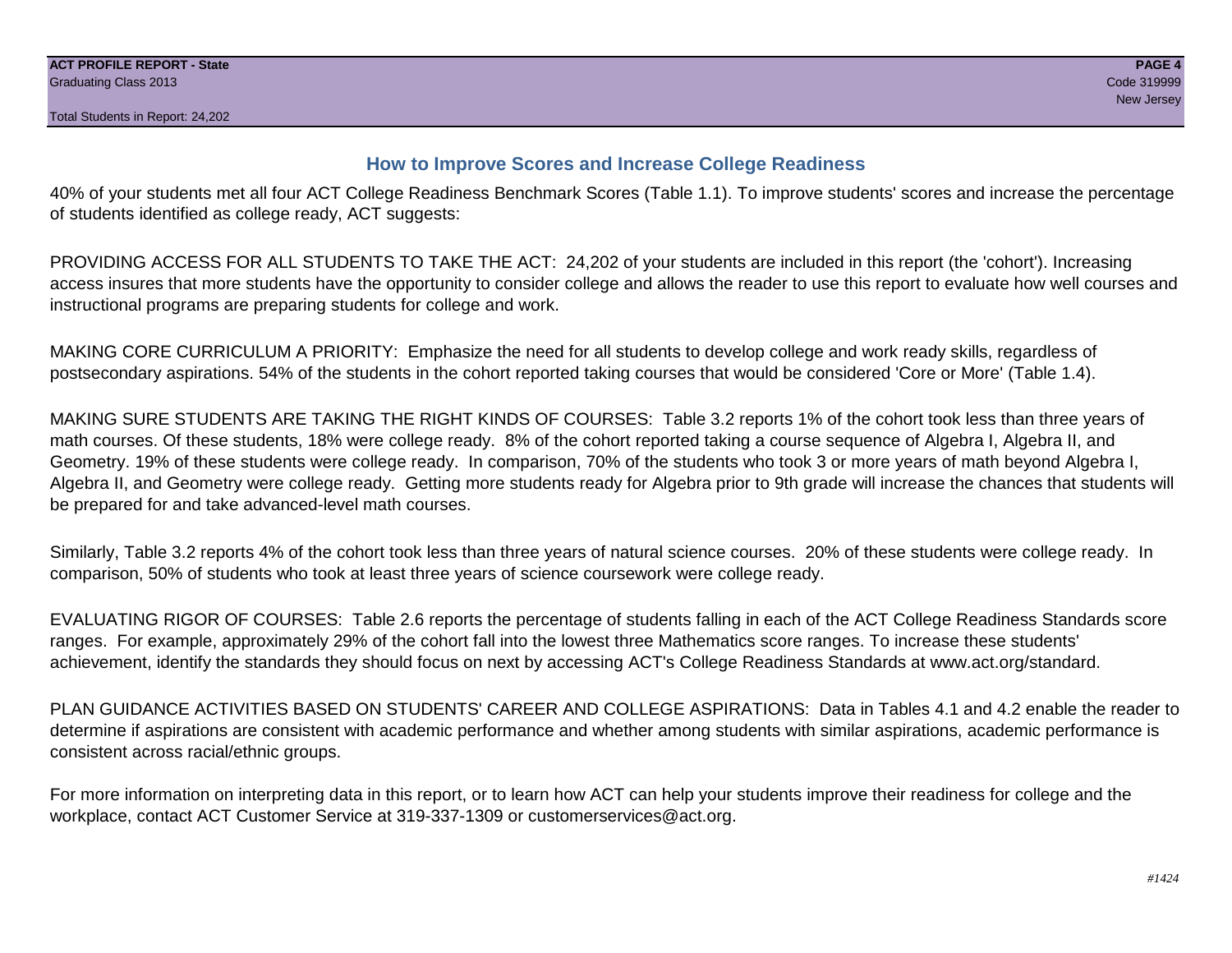**ACT PROFILE REPORT - State: SECTION I, EXECUTIVE SUMMARY PAGE 5** Graduating Class 2013 Code 319999

Total Students in Report: 24,202

# Section I Executive Summary

Beginning with the Graduating Class of 2013, all students whose scores are college reportable, both standard and extended time tests, are now included. Also beginning with the 2013 Graduating Class data, College Readiness Benchmarks for Reading and Science were updated to reflect the most recent college coursework research.

> To find the results of only standard time or extended time test takers, refer to Tables 1.7 and 1.8 on page 10.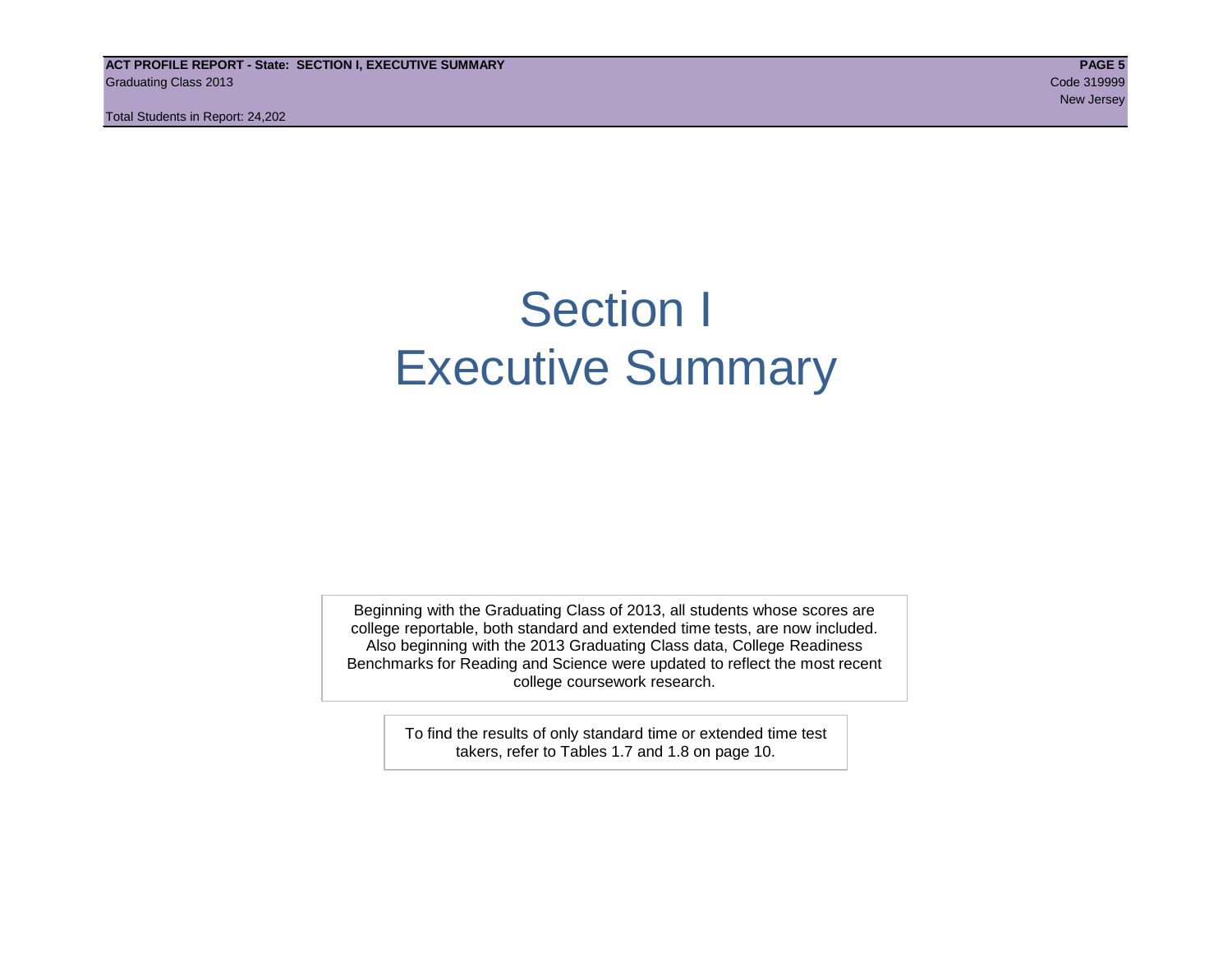#### **ACT PROFILE REPORT - State: SECTION I, EXECUTIVE SUMMARY PAGE 6** Graduating Class 2013 Code 319999

Total Students in Report: 24,202





**A benchmark score is the minimum score needed on an ACT subject-area test to indicate a 50% chance of obtaining a B or higher or about a 75% chance of obtaining a C or higher in the corresponding credit-bearing college course.**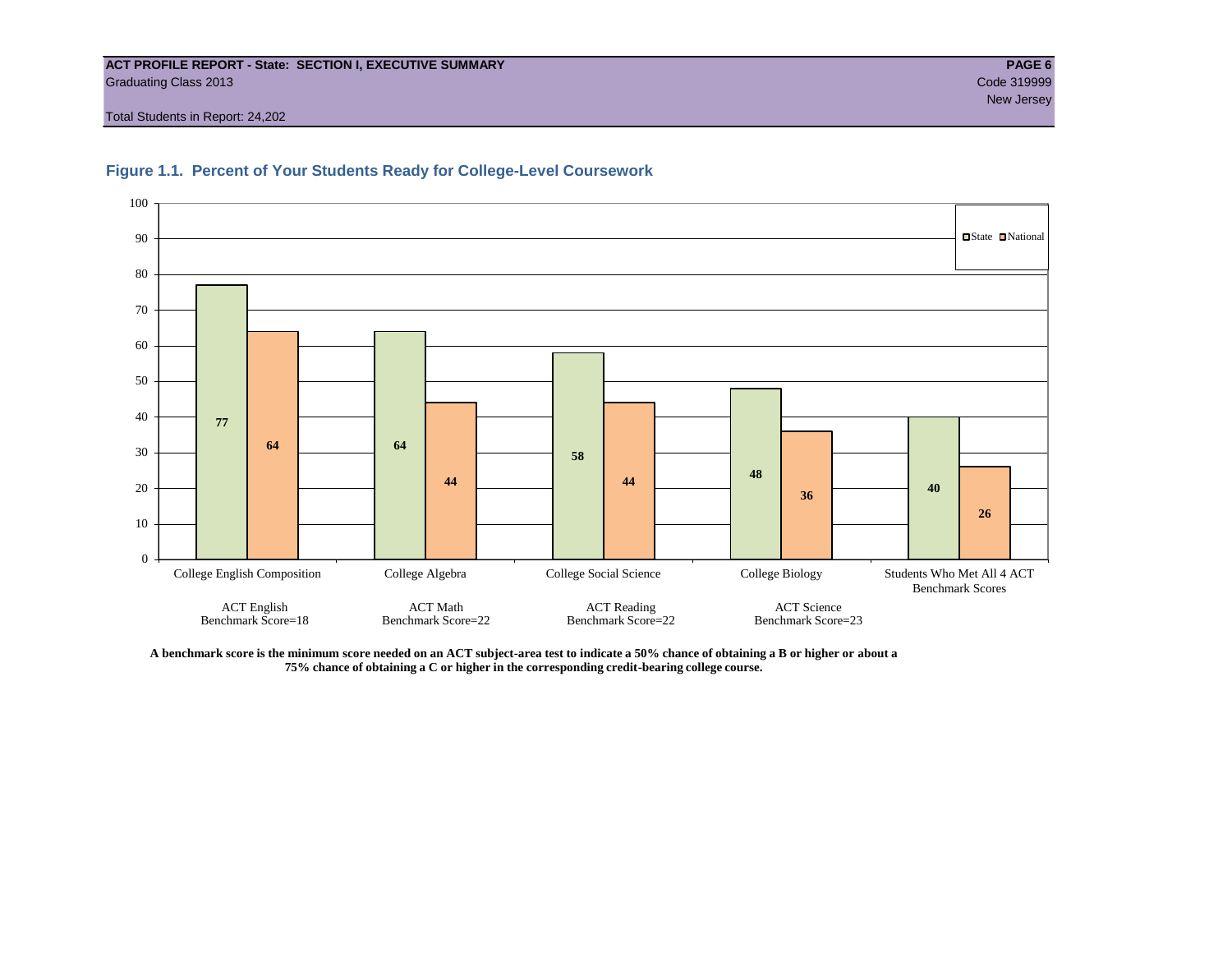#### **ACT PROFILE REPORT - State: SECTION I, EXECUTIVE SUMMARY PAGE 7** Graduating Class 2013 Code 319999

new Jersey (1999) and the second control of the second control of the second control of the Second Control of the Second Control of the Second Control of the Second Control of the Second Control of the Second Control of th

Total Students in Report: 24,202

|      | <b>Number of Students</b> |                 |                |          | <b>Percent Who Met Benchmarks</b> |                 |                |          |                |          |                     |          |
|------|---------------------------|-----------------|----------------|----------|-----------------------------------|-----------------|----------------|----------|----------------|----------|---------------------|----------|
|      | <b>Tested</b>             |                 | <b>English</b> |          | <b>Mathematics</b>                |                 | <b>Reading</b> |          | <b>Science</b> |          | <b>Met All Four</b> |          |
| Year | <b>State</b>              | <b>National</b> | <b>State</b>   | National | <b>State</b>                      | <b>National</b> | <b>State</b>   | National | <b>State</b>   | National | <b>State</b>        | National |
| 2009 | 17,679                    | ,480,469        | 81             | 67       | 61                                | 42              | 65             | 53       | 38             | 28       | 34                  | 23       |
| 2010 | 19,177                    | .568.835        | 82             | 66       | 64                                | 43              | 65             | 52       | 40             | 29       | 36                  | 24       |
| 2011 | 20,796                    | .623,112        | 81             | 66       | 66                                | 45              | 67             | 52       | 41             | 30       | 37                  | 25       |
| 2012 | 22,179                    | .666,017        | 81             | 67       | 67                                | 46              | 67             | 52       | 43             | 31       | 39                  | 25       |
| 2013 | 24,202                    | 1,799,243       | 77             | 64       | 64                                | 44              | 58             | 44       | 48             | 36       | 40                  | 26       |

#### **Table 1.1. Five Year Trends—Percent of Students Who Met College Readiness Benchmarks**

#### **Table 1.2. Five Year Trends—Average ACT Scores**

|      | <b>Number of Students</b> |           |                |                 | <b>Average ACT Scores</b> |                 |                |                 |              |                |              |                  |
|------|---------------------------|-----------|----------------|-----------------|---------------------------|-----------------|----------------|-----------------|--------------|----------------|--------------|------------------|
|      | Tested                    |           | <b>English</b> |                 | <b>Mathematics</b>        |                 | <b>Reading</b> |                 |              | <b>Science</b> |              | <b>Composite</b> |
| Year | <b>State</b>              | National  | <b>State</b>   | <b>National</b> | <b>State</b>              | <b>National</b> | <b>State</b>   | <b>National</b> | <b>State</b> | National       | <b>State</b> | National         |
| 2009 | 17.679                    | .480.469  | 22.9           | 20.6            | 23.5                      | 21.0            | 23.2           | 21.4            | 22.1         | 20.9           | 23.1         | 21.1             |
| 2010 | 19,177                    | .568.835  | 23.1           | 20.5            | 23.6                      | 21.0            | 23.2           | 21.3            | 22.4         | 20.9           | 23.2         | 21.0             |
| 2011 | 20.796                    | ,623,112  | 23.1           | 20.6            | 23.7                      | 21.1            | 23.3           | 21.3            | 22.4         | 20.9           | 23.2         | 21.1             |
| 2012 | 22,179                    | .666,017  | 23.1           | 20.5            | 23.9                      | 21.1            | 23.4           | 21.3            | 22.6         | 20.9           | 23.4         | 21.1             |
| 2013 | 24,202                    | 1,799,243 | 22.5           | 20.2            | 23.6                      | 20.9            | 23.1           | 21.1            | 22.2         | 20.7           | 23.0         | 20.9             |

#### **Table 1.3. Five Year Trends—Average ACT Scores Nationwide**

|      | <b>Number of Students</b> | <b>Average ACT Scores</b> |                    |         |                |                  |  |  |  |
|------|---------------------------|---------------------------|--------------------|---------|----------------|------------------|--|--|--|
| Year | Tested                    | <b>English</b>            | <b>Mathematics</b> | Reading | <b>Science</b> | <b>Composite</b> |  |  |  |
| 2009 | ,480,469                  | 20.6                      | 21.0               | 21.4    | 20.9           | 21.1             |  |  |  |
| 2010 | ,568,835                  | 20.5                      | 21.0               | 21.3    | 20.9           | 21.0             |  |  |  |
| 2011 | ,623,112                  | 20.6                      | 21.1               | 21.3    | 20.9           | 21.1             |  |  |  |
| 2012 | ,666,017                  | 20.5                      | 21.1               | 21.3    | 20.9           | 21.1             |  |  |  |
| 2013 | 1,799,243                 | 20.2                      | 20.9               | 21.1    | 20.7           | 20.9             |  |  |  |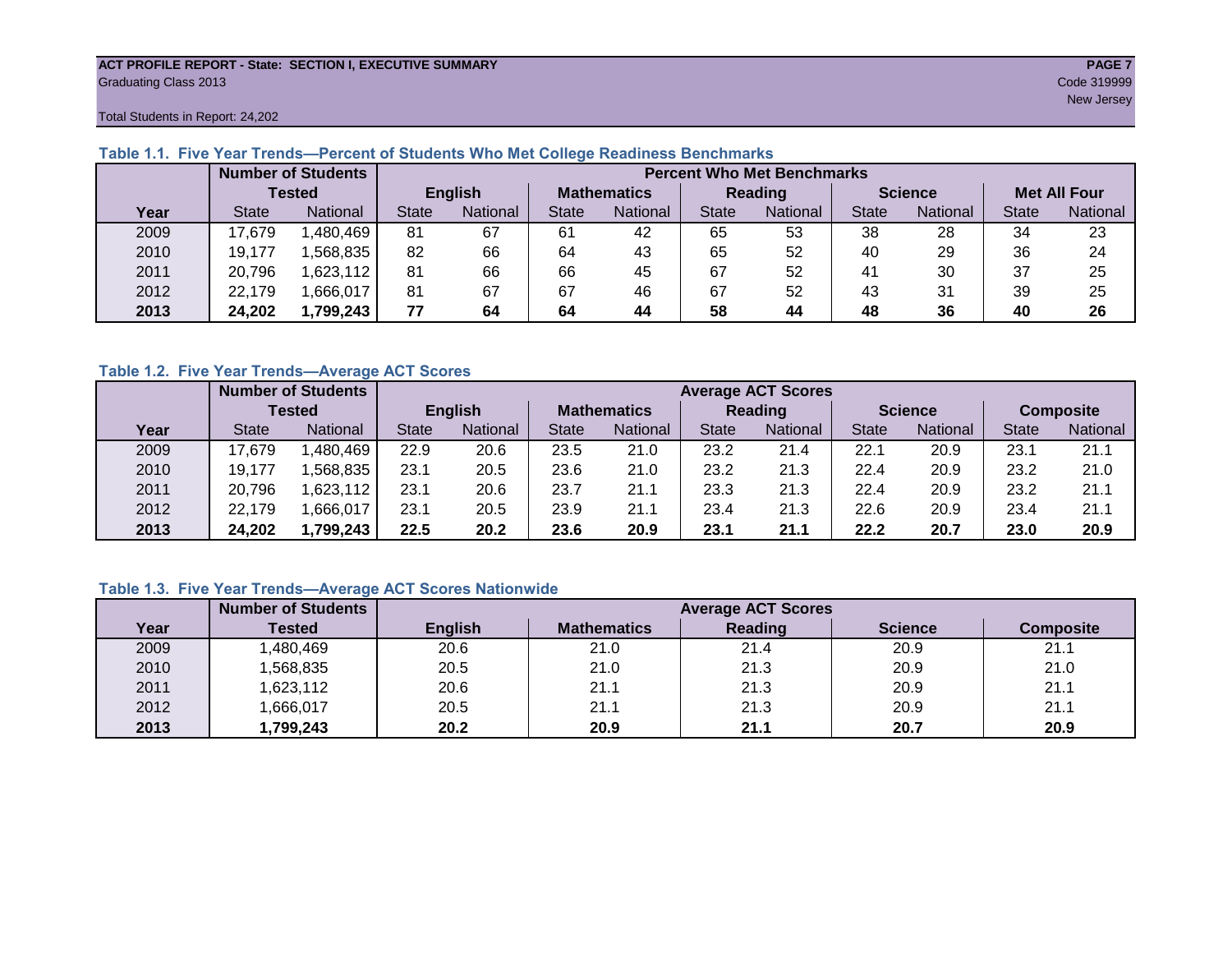#### **ACT PROFILE REPORT - State: SECTION I, EXECUTIVE SUMMARY PAGE 8** Graduating Class 2013 Code 319999

#### Total Students in Report: 24,202

|      |                                     |           |                      |      |                | <b>Average ACT Scores</b> |                    |           |         |                |                |           |                  |           |
|------|-------------------------------------|-----------|----------------------|------|----------------|---------------------------|--------------------|-----------|---------|----------------|----------------|-----------|------------------|-----------|
|      | <b>Number of Students</b><br>Tested |           | Percent <sup>2</sup> |      | <b>English</b> |                           | <b>Mathematics</b> |           |         | <b>Reading</b> | <b>Science</b> |           | <b>Composite</b> |           |
|      |                                     |           | Core                 | Less |                |                           |                    |           |         |                |                |           |                  |           |
|      | Core or                             | Less than | or                   | than | Core or        | Less than                 | Core or            | Less than | Core or | Less than      | Core or        | Less than | Core or          | Less than |
| Year | More                                | Core      | More                 | Core | More           | Core                      | More               | Core      | More    | Core           | More           | Core      | More             | Core      |
| 2009 | 9.704                               | 7.778     | 55                   | 44   | 23.5           | 22.4                      | 23.9               | 23.7      | 23.7    | 22.6           | 22.5           | 21.8      | 23.5             | 22.6      |
| 2010 | 10,658                              | 8.379     | 56                   | 44   | 23.6           | 22.4                      | 24.0               | 23.1      | 23.7    | 22.6           | 22.7           | 22.0      | 23.7             | 22.7      |
| 2011 | 11.728                              | 8,782     | 56                   | 42   | 23.7           | 22.4                      | 24.1               | 23.3      | 23.8    | 22.6           | 22.7           | 22.0      | 23.7             | 22.7      |
| 2012 | 12.444                              | 9,409     | 56                   | 42   | 23.6           | 22.6                      | 24.3               | 23.6      | 23.8    | 22.8           | 23.0           | 22.3      | 23.8             | 22.9      |
| 2013 | 12.965                              | 10.465    | 54                   | 43   | 23.6           | 21.6                      | 24.3               | 23.0      | 24.0    | 22.2           | 22.9           | 21.6      | 23.8             | 22.2      |

#### **Table 1.4. Five Year Trends—Average ACT Scores by Level of Preparation**

<sup>1</sup>"Core or More" results correspond to students taking four or more years of English AND three or more years each of math, social studies, and natural science.

 $2$ Percent of all students tested. Numbers will not add up to 100% due to student non-response.

#### **Table 1.5. Five Year Trends—Percent and Average Composite Score by Race/Ethnicity**

|                                        | 2009   |     | 2010 |        | 2011          |      | 2012        |     |      | 2013   |     |      |        |     |      |
|----------------------------------------|--------|-----|------|--------|---------------|------|-------------|-----|------|--------|-----|------|--------|-----|------|
|                                        |        | %   | Avg  | N      | $\frac{9}{6}$ | Ava  | N           | %   | Avg  | N      | %   | Ava  | N      | %   | Avg  |
| <b>All Students</b>                    | 17.679 | 100 | 23.1 | 19.177 | 100           | 23.2 | 20,796      | 100 | 23.2 | 22.179 | 100 | 23.4 | 24.202 | 100 | 23.0 |
| <b>Black/African American</b>          | .534   |     | 18.0 | 621. ا | 8             | 18.2 | .830        | 9   | 18.1 | .867   | 8   | 18.3 | 2.440  | 10  | 17.3 |
| American Indian/Alaska Native          | 33     |     | 20.5 | 36     | 0             | 21.5 | 41          | 0   | 20.0 | 54     | 0   | 19.7 | 58     | 0   | 20.3 |
| White                                  | 11.647 | 66  | 23.4 | 12.733 | 66            | 23.7 | 13,564      | 65  | 23.8 | 14.217 | 64  | 23.9 | 14.289 | 59  | 24.0 |
| Hispanic/Latino                        | 1.080  | 6.  | 20.9 | .278   |               | 20.9 | 1,673       | 8   | 20.9 | 1,915  | 9   | 21.2 | 2.702  | 11  | 20.2 |
| Asian                                  | .235   |     | 26.0 | l.462  | 8             | 25.9 | <b>889.</b> | 8   | 26.2 | .835   | 8   | 26.2 | 1.777  |     | 26.3 |
| Native Hawaiian/Other Pacific Islander |        |     |      | 0      | 0             |      | 27          | 0   | 22.7 | 49     |     | 23.7 | 54     | 0   | 23.1 |
| Two or more races                      | 388    |     | 23.2 | 455    | 2             | 22.9 | 393         | າ   | 23.4 | 525    | ົ   | 23.4 | 527    | ◠   | 23.6 |
| Prefer not to respond/No response      | .762   | 10  | 24.4 | 1,592  | 8             | 23.8 | ,579        | 8   | 24.  | .717   | Ω   | 24.5 | 2,355  | 10  | 23.4 |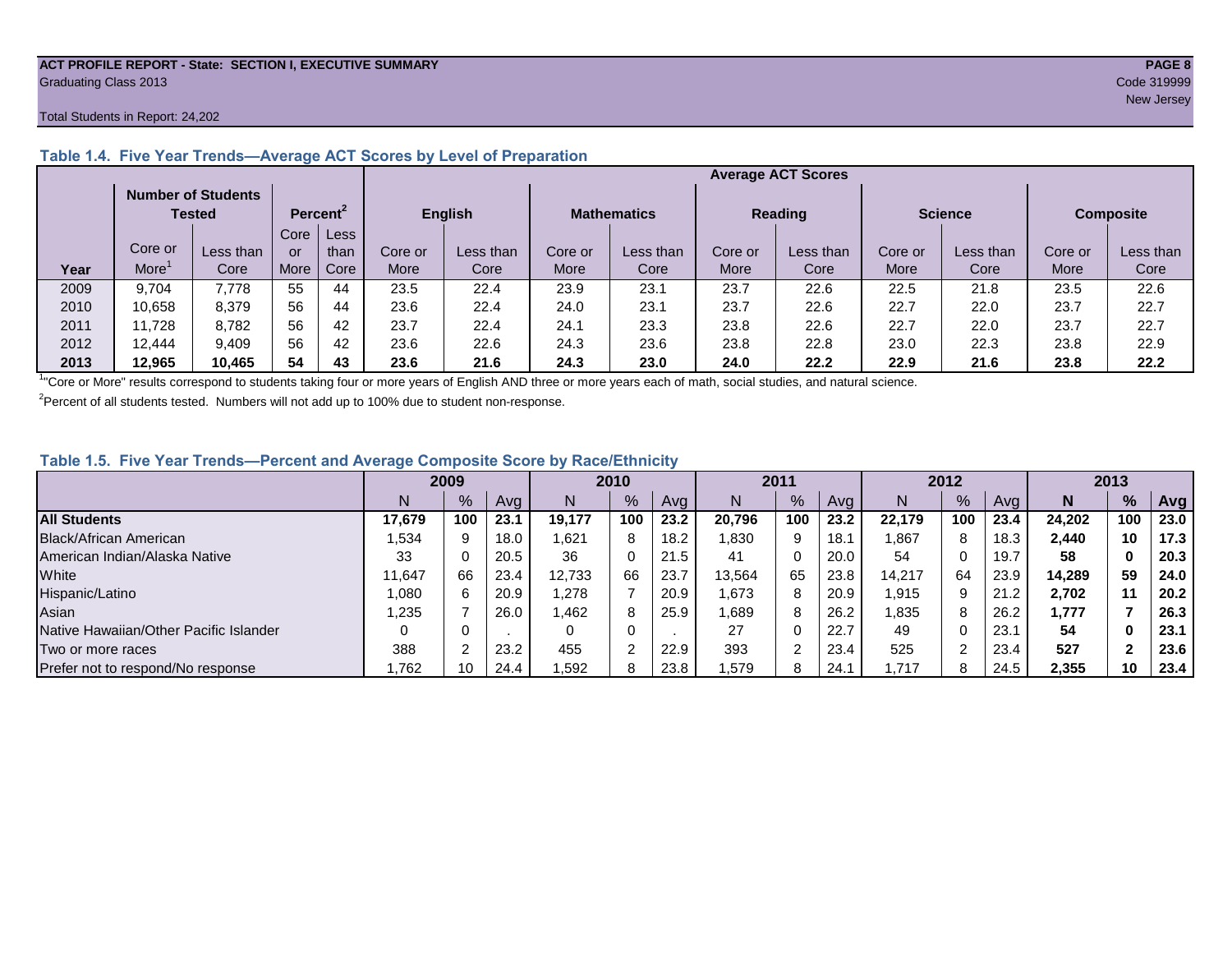#### **ACT PROFILE REPORT - State: SECTION I, EXECUTIVE SUMMARY PAGE 9 Graduating Class 2013** Code 319999

new Jersey (1989) and the second control of the second control of the second control of the Second Control of the Second Control of the Second Control of the Second Control of the Second Control of the Second Control of th

Total Students in Report: 24,202

#### **Table 1.6. Percent of Students in College Readiness Standards Score Ranges**

| <b>CRS</b>    | <b>English</b>        | <b>Mathematics</b>  | Reading               | <b>Science</b>      |
|---------------|-----------------------|---------------------|-----------------------|---------------------|
| Range         | (Benchmark = $18$ )   | (Benchmark = $22$ ) | (Benchmark = $22$ )   | $(Benchmark = 23)$  |
|               | 100%                  | 100%                | 100%                  | 100%                |
| $1 - 12$      | 50%<br>13%<br>$8\%$   | 50%<br>1%<br>$1\%$  | 50%<br>$8\%$<br>5%    | 50%<br>$7\%$<br>5%  |
|               | $0\%$                 | $0\%$               | $0\%$                 | 0%                  |
| $13 - 15$     | 100%                  | 100%                | 100%                  | 100%                |
|               | 50%<br>13%<br>$8\%$   | 50%<br>14%<br>7%    | 50%<br>13%<br>9%      | 50%<br>10%<br>$7\%$ |
|               | $0\%$                 | $0\%$               | $0\%$                 | 0%                  |
| 16-19         | 100%                  | 100%                | 100%                  | 100%                |
|               | 50%<br>18%<br>14%     | 33%<br>50%<br>21%   | 50%<br>21%<br>16%     | 50%<br>23%<br>18%   |
|               | $0\%$                 | 0%                  | 0%                    | 0%                  |
|               | 100%                  | 100%                | 100%                  | 100%                |
| $20 - 23$     | 50%<br>25%<br>25%     | 50%<br>19%<br>18%   | 50%<br>24%<br>23%     | 30%<br>29%<br>50%   |
|               | $0\%$                 | 0%                  | $0\%$                 | 0%                  |
| $24 - 27$     | 100%                  | 100%                | 100%                  | 100%                |
|               | 50%<br>21%<br>16%     | 29%<br>50%<br>21%   | 50%<br>19%<br>15%     | 50%<br>26%<br>20%   |
|               | $0\%$                 | 0%                  | $0\%$                 | 0%                  |
| 28-32         | 100%                  | 100%                | 100%                  | 100%                |
|               | 50%<br>15%<br>10%     | 50%<br>17%<br>$9\%$ | 50%<br>20%<br>13%     | 50%<br>12%<br>$8\%$ |
|               | $0\%$                 | $0\%$               | $0\%$                 | 0%                  |
| 33-36         | 100%                  | 100%                | 100%                  | 100%                |
|               | 50%<br>$8\%$<br>$5\%$ | 50%<br>7%<br>$3\%$  | 50%<br>$8\%$<br>$5\%$ | 50%<br>4%           |
|               | $0\%$                 | 0%                  | $0\%$                 | $2\%$<br>0%         |
|               | 100%<br>77%           | 100%                | 100%                  | 100%                |
| % At or Above | 64%<br>50%            | 64%<br>44%<br>50%   | 58%<br>44%<br>50%     | 48%<br>36%<br>50%   |
| Benchmark     |                       |                     |                       |                     |
|               | $0\%$                 | $0\%$               | $0\%$                 | $0\%$               |
|               |                       | $=$ State           | = National            |                     |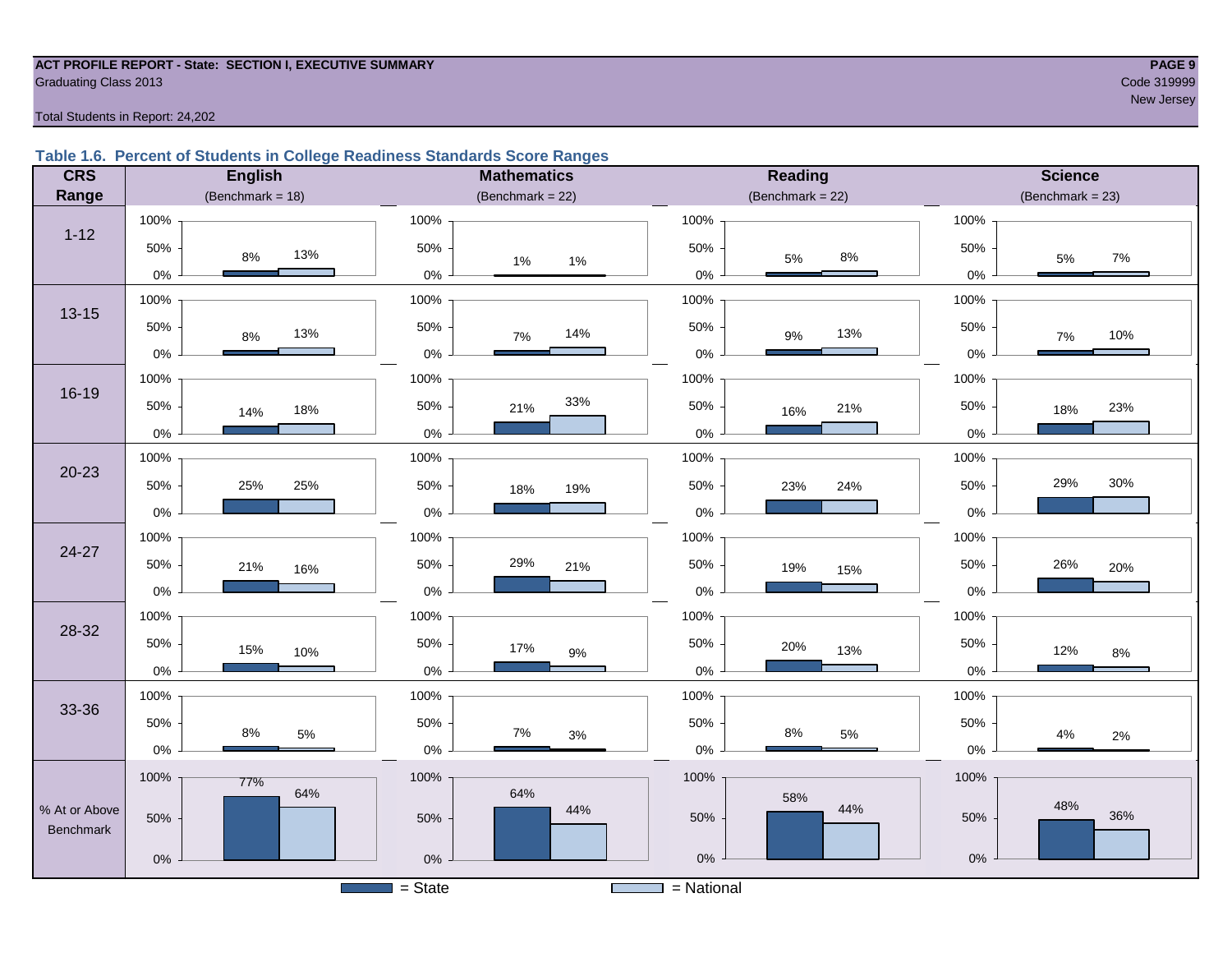#### **ACT PROFILE REPORT- State: SECTION II, ACADEMIC ACHIEVEMENT PAGE 10** Graduating Class 2013 Code 319999

Total Students in Report: 24,202

| <b>Student Group</b> | <b>Test Session</b>  |          |         | <b>Average ACT Scores</b> |             |         |         |           |  |  |
|----------------------|----------------------|----------|---------|---------------------------|-------------|---------|---------|-----------|--|--|
|                      | <b>Duration</b>      | N        | Percent | English                   | Mathematics | Reading | Science | Composite |  |  |
|                      | <b>Standard Time</b> | 22,994   | 95      | 22.6                      | 23.7        | 23.1    | 22.3    | 23.1      |  |  |
| <b>State</b>         | <b>Extended Time</b> | 1,208    | 5       | 20.1                      | 20.9        | 22.1    | 20.8    | 21.1      |  |  |
|                      | Total                | 24,202   | 100     | 22.5                      | 23.6        | 23.1    | 22.2    | 23.0      |  |  |
|                      | <b>Standard Time</b> | ,727,041 | 96      | 20.4                      | 21.0        | 21.3    | 20.9    | 21.0      |  |  |
| <b>National</b>      | <b>Extended Time</b> | 72,202   | 4       | 15.9                      | 17.7        | 18.1    | 17.9    | 17.5      |  |  |
|                      | Total                | ,799,243 | 100     | 20.2                      | 20.9        | 21.1    | 20.7    | 20.9      |  |  |

#### **Table 1.7. Average ACT College Reportable Scores by Test Session Duration**

#### **Table 1.8. Percent of Students Who Met College Readiness Benchmark Scores by Test Session Duration**

| <b>Student Group</b> | <b>Test Session</b>  |         | <b>Percent of Students</b> | Met     |         |          |
|----------------------|----------------------|---------|----------------------------|---------|---------|----------|
|                      | <b>Duration</b>      | English | Mathematics                | Reading | Science | All Four |
|                      | <b>Standard Time</b> | 78      | 65                         | 58      | 48      | 40       |
| <b>State</b>         | <b>Extended Time</b> | 65      | 43                         | 51      | 37      | 30       |
|                      | Total                | 77      | 64                         | 58      | 48      | 40       |
|                      | <b>Standard Time</b> | 65      | 45                         | 45      | 37      | 27       |
| <b>National</b>      | <b>Extended Time</b> | 35      | 20                         | 28      | 20      | 13       |
|                      | Total                | 64      | 44                         | 44      | 36      | 26       |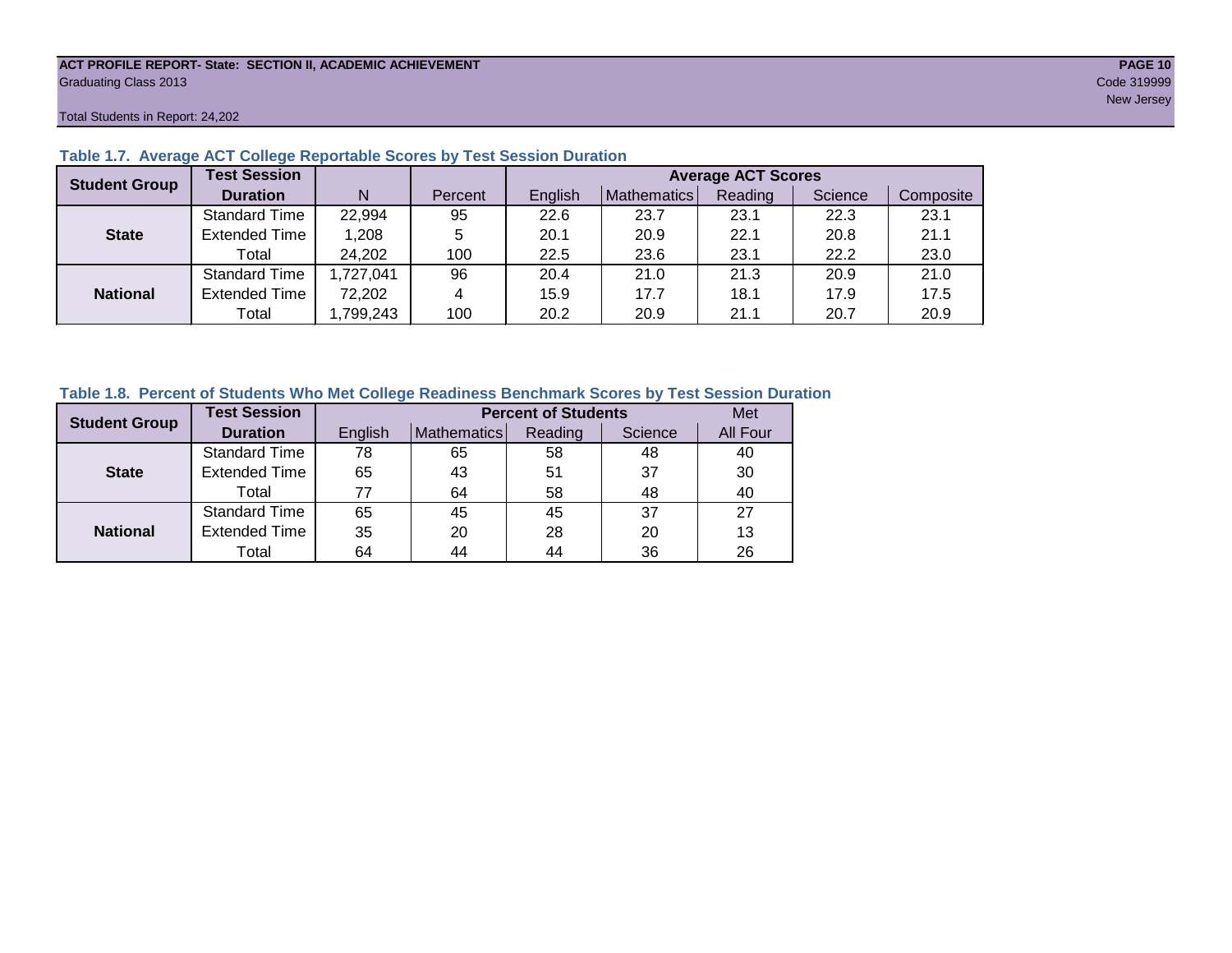Total Students in Report: 24,202

# Section II Academic Achievement

Beginning with the Graduating Class of 2013, all students whose scores are college reportable, both standard and extended time tests, are now included. Also beginning with the 2013 Graduating Class data, College Readiness Benchmarks for Reading and Science were updated to reflect the most recent college coursework research.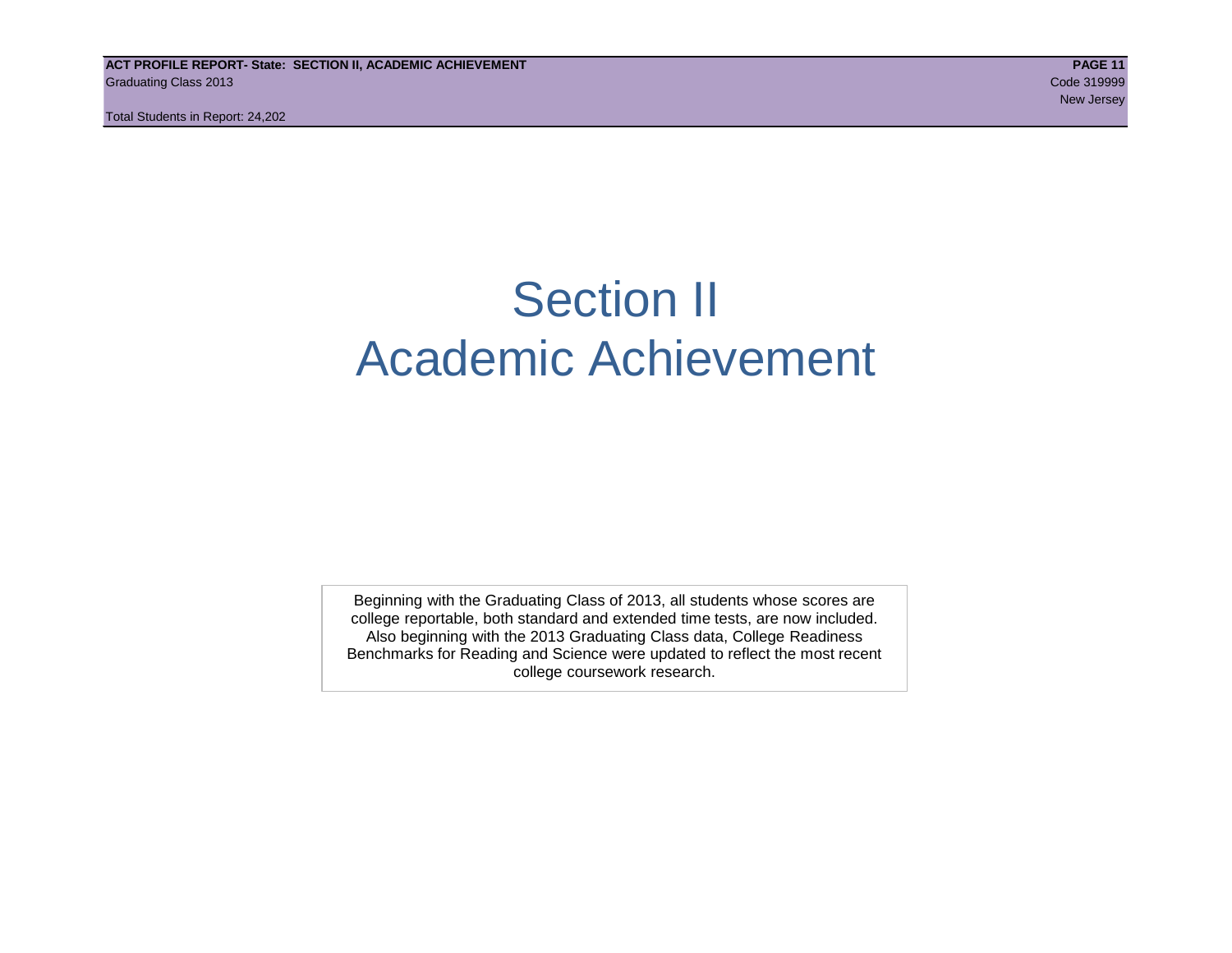#### **ACT PROFILE REPORT- State: SECTION II, ACADEMIC ACHIEVEMENT PAGE 12 Graduating Class 2013** Code 319999

Total Students in Report: 24,202

|  | Table 2.1. ACT Score Distributions, Cumulative Percentages (CP <sup>1</sup> ), and Score Averages |  |  |  |
|--|---------------------------------------------------------------------------------------------------|--|--|--|
|  |                                                                                                   |  |  |  |

| <b>ACT Scale</b> |          | <b>English</b> |                          | <b>Mathematics</b> |                | Reading        |             | <b>Science</b>   |                 | <b>Composite</b> | <b>ACT Scale</b> |
|------------------|----------|----------------|--------------------------|--------------------|----------------|----------------|-------------|------------------|-----------------|------------------|------------------|
| <b>Score</b>     | N        | <b>CP</b>      | N                        | CP                 | N              | CP             | N           | CP               | N               | CP               | <b>Score</b>     |
| 36               | 150      | 100            | 218                      | 100                | 388            | 100            | 193         | 100              | $\overline{34}$ | 100              | $\overline{36}$  |
| 35               | 444      | 99             | 398                      | 99                 | 137            | 98             | 270         | 99               | 160             | 100              | 35               |
| 34               | 674      | 98             | 692                      | 97                 | 709            | 98             | 200         | 98               | 321             | 99               | 34               |
| 33               | 670      | 95             | 457                      | 95                 | 749            | 95             | 207         | 97               | 469             | 98               | 33               |
| 32               | 514      | 92             | 577                      | 93                 | 848            | 92             | 356         | 96               | 582             | 96               | 32               |
| 31               | 706      | 90             | 506                      | $90\,$             | 1,260          | 88             | 482         | 95               | 757             | 94               | 31               |
| 30               | 690      | 87             | 786                      | 88                 | 881            | 83             | 620         | 93               | 862             | 90               | 30               |
| 29               | 813      | 84             | 908                      | 85                 | 884            | 79             | 665         | $90\,$           | 1,035           | 87               | 29               |
| 28               | 981      | 81             | 1,370                    | 81                 | 923            | 76             | 800         | 88               | 1,192           | 83               | 28               |
| 27               | 951      | 77             | 1,660                    | ${\bf 76}$         | 966            | 72             | 905         | 84               | 1,308           | 78               | 27               |
| 26               | 1,286    | 73             | 1,777                    | 69                 | 958            | 68             | 1,200       | 81               | 1,513           | 72               | 26               |
| 25               | 1,365    | 67             | 1,870                    | 61                 | 978            | 64             | 2,079       | 76               | 1,503           | 66               | 25               |
| 24               | 1,593    | 62             | 1,700                    | 54                 | 1,586          | 60             | 2,003       | 67               | 1,686           | 60               | 24               |
| 23               | 1,607    | 55             | 1,538                    | 47                 | 1,156          | 53             | 1,543       | 59               | 1,634           | 53               | 23               |
| 22               | 1,345    | 49             | 1,121                    | 40                 | 1,517          | 49             | 1,814       | 52               | 1,622           | 46               | 22               |
| 21               | 1,718    | 43             | 1,026                    | 36                 | 1,516          | 42             | 2,180       | 45               | 1,545           | 39               | 21               |
| 20               | 1,469    | 36             | 674                      | 31                 | 1,447          | 36             | 1,500       | 36               | 1,339           | 33               | 20               |
| 19               | 942      | 30             | 1,068                    | 29                 | 1,083          | 30             | 1,522       | $30\,$           | 1,161           | 27               | 19               |
| 18               | 805      | 26             | 1,110                    | 24                 | 1,123          | 26             | 1,145       | 23               | 1,102           | 23               | 18               |
| 17               | 678      | 23             | 1,404                    | 20                 | 850            | 21             | 801         | 19               | 937             | 18               | $17$             |
| 16               | 884      | 20             | 1,579                    | 14                 | 812            | 18             | 988         | 15               | 866             | 14               | 16               |
| 15               | 893      | 16             | 990                      | $\overline{7}$     | 897            | 14             | 658         | 11               | 765             | 11               | 15               |
| 14               | 631      | 12             | 456                      | $\sqrt{3}$         | 588            | 10             | 498         | $\boldsymbol{9}$ | 561             | $\overline{7}$   | 14               |
| 13               | 450      | 10             | 185                      | $\overline{1}$     | 648            | 8              | 453         | 6                | 542             | $\mathbf 5$      | 13               |
| 12               | 398      | 8              | 84                       | $\mathbf{1}$       | 528            | 5              | 338         | 5                | 407             | 3                | 12               |
| 11               | 501      | 6              | 26                       | 1                  | 309            | 3              | 396         | 3                | 190             | $\mathbf{1}$     | 11               |
| 10               | 397      | 4              | $\overline{7}$           |                    | 253            | $\overline{2}$ | 178         | $\overline{2}$   | 62              |                  | 10               |
| 9                | 235      | 3              | $\overline{7}$           |                    | 75             |                | 90          |                  | 28              |                  | $\boldsymbol{9}$ |
| 8                | 236      | $\overline{2}$ | 3                        |                    | 56             |                | 44          |                  | 10              |                  | 8                |
| $\overline{7}$   | 109      |                | $\Omega$                 |                    | 41             |                | 24          |                  | 5               |                  | $\overline{7}$   |
| 6                | 33       |                | 3                        |                    | 18             |                | 22          |                  | 2               |                  | 6                |
| 5                | 22       |                | $\Omega$                 |                    | $\mathbf 5$    |                | 11          |                  | 1               |                  | 5                |
| 4                | 6        |                | $\overline{\phantom{a}}$ |                    | $\overline{7}$ |                | $\,6\,$     |                  |                 |                  |                  |
| 3                | 5        |                | 0                        | 1                  | $\overline{4}$ |                | $\mathbf 5$ |                  | $\mathbf 0$     |                  | 3                |
| $\overline{2}$   | 1        |                | 0                        |                    |                |                | $\mathbf 0$ | 1                | 0               |                  | $\overline{2}$   |
|                  | $\Omega$ | $\overline{1}$ | $\overline{1}$           | $\overline{1}$     |                |                | 6           | $\overline{1}$   | $\Omega$        |                  |                  |
| Avg (SD)         |          | 22.5(6.6)      |                          | 23.6(5.7)          |                | 23.1(6.5)      |             | 22.2(5.5)        |                 | 23.0(5.6)        | Avg (SD)         |

<sup>1</sup>CP is the cumulative percent of students at or below a score point.

Note: Shaded portions of columns identify the students who met/exceeded the ACT College Readiness Benchmark Scores.

new Jersey (1989) and the second control of the second control of the second control of the Second Control of the Second Control of the Second Control of the Second Control of the Second Control of the Second Control of th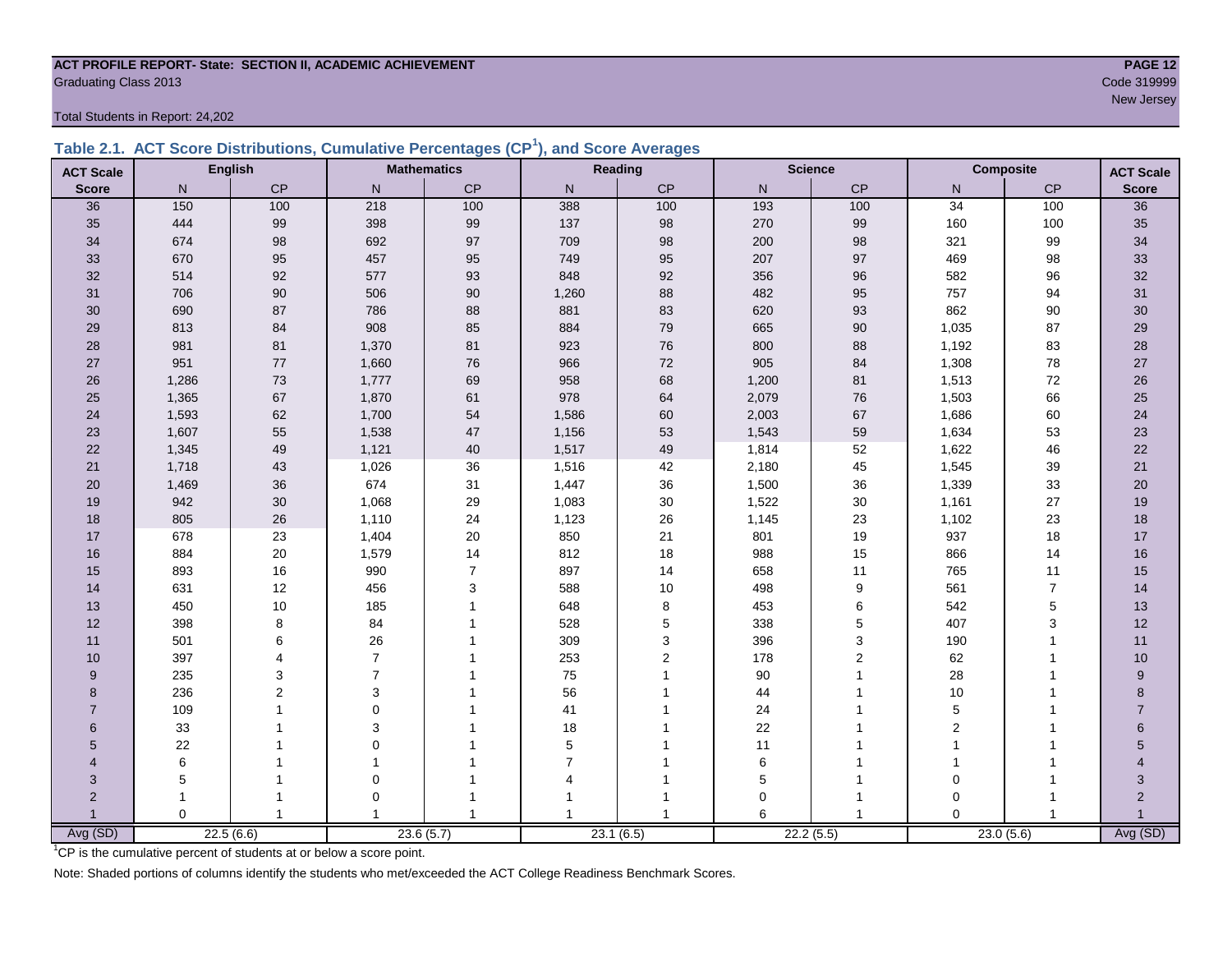#### **ACT PROFILE REPORT- State: SECTION II, ACADEMIC ACHIEVEMENT PAGE 13 Graduating Class 2013** Code 319999

#### Total Students in Report: 24,202

|  | Table 2.2. ACT Subscore Distributions, Cumulative Percentages (CP <sup>1</sup> ), and Subscore Averages |
|--|---------------------------------------------------------------------------------------------------------|
|  |                                                                                                         |

|                  |                         | <b>English</b> |                          |     |                        |                | <b>Reading</b>         |     | <b>Mathematics</b>    |     |                            |                |                        |                |                  |
|------------------|-------------------------|----------------|--------------------------|-----|------------------------|----------------|------------------------|-----|-----------------------|-----|----------------------------|----------------|------------------------|----------------|------------------|
|                  |                         |                |                          |     | <b>Social Studies/</b> |                |                        |     | <b>Pre/Elementary</b> |     | <b>Algebra/ Coordinate</b> |                | <b>Plane Geometry/</b> |                |                  |
| <b>ACT Scale</b> | <b>Usage/ Mechanics</b> |                | <b>Rhetorical Skills</b> |     | <b>Sciences</b>        |                | <b>Arts/Literature</b> |     | Algebra               |     | <b>Geometry</b>            |                | <b>Trigonometry</b>    |                | <b>ACT Scale</b> |
| <b>Score</b>     | N.                      | CP             | N                        | CP  | N                      | CP             | N <sub>1</sub>         | CP  | N                     | CP  | N                          | <b>CP</b>      | N <sub>1</sub>         | CP             | <b>Score</b>     |
| 18               | 1,458                   | 100            | 720                      | 100 | 1,165                  | 100            | 1,332                  | 100 | 2,171                 | 100 | 453                        | 100            | 647                    | 100            | 18               |
| 17               | 1.898                   | 94             | 250                      | 97  | 1,607                  | 95             | 1.756                  | 94  | 1,972                 | 91  | 761                        | 98             | 117                    | 97             | 17               |
| 16               | 1,518                   | 86             | 2,029                    | 96  | 1,791                  | 89             | 2,051                  | 87  | 1,900                 | 83  | 1,072                      | 95             | 2,059                  | 97             | 16               |
| 15               | 1,548                   | 80             | 2,151                    | 88  | 1,932                  | 81             | 2,075                  | 79  | 2,490                 | 75  | 2,589                      | 91             | 2,276                  | 88             | 15               |
| 14               | 1,753                   | 73             | 2,269                    | 79  | 1,699                  | 73             | 2,017                  | 70  | 1,955                 | 65  | 2,990                      | 80             | 2,571                  | 79             | 14               |
| 13               | 1,772                   | 66             | 2,478                    | 69  | 2,034                  | 66             | 1,972                  | 62  | 2,312                 | 57  | 3,209                      | 68             | 2,760                  | 68             | 13               |
| 12               | 1,785                   | 59             | 3,081                    | 59  | 2,810                  | 58             | 1,910                  | 54  | 2,211                 | 47  | 2,781                      | 54             | 3,462                  | 57             | 12               |
| 11               | 2,653                   | 52             | 2,324                    | 46  | 2,202                  | 46             | 2,210                  | 46  | 2,154                 | 38  | 2,409                      | 43             | 2,173                  | 43             | 11               |
| 10               | 2,379                   | 41             | 2,098                    | 37  | 1,962                  | 37             | 1,859                  | 37  | 1,533                 | 29  | 2,711                      | 33             | 1,959                  | 34             | 10               |
| 9                | 1,816                   | 31             | 1,987                    | 28  | 1,752                  | 29             | 1,506                  | 29  | 1,297                 | 23  | 1,733                      | 22             | 2,730                  | 26             | 9                |
| 8                | 1,363                   | 23             | 1,560                    | 20  | 1,714                  | 22             | 1,573                  | 23  | 1,552                 | 17  | 1,793                      | 14             | 1,393                  | 14             | 8                |
| $\overline{7}$   | 1,276                   | 18             | 997                      | 13  | 1,502                  | 15             | 1,357                  | 16  | 1,425                 | 11  | 562                        | $\overline{7}$ | 859                    | 8              | $\overline{7}$   |
| 6                | 923                     | 12             | 703                      | 9   | 864                    | 8              | 1,020                  | 11  | 624                   | 5   | 580                        | 5              | 485                    | 5              | 6                |
| 5                | 933                     | 9              | 704                      | 6   | 637                    | 5              | 781                    | 6   | 403                   | 3   | 158                        | 2              | 296                    | 3              | 5                |
| 4                | 544                     | 5              | 509                      | 4   | 298                    | $\overline{2}$ | 515                    | 3   | 120                   | 1   | 213                        | 2              | 159                    | $\overline{c}$ | $\overline{4}$   |
| 3                | 414                     | $\overline{2}$ | 267                      | 1   | 108                    | 1              | 173                    | 1   | 64                    |     | 123                        | 1              | 152                    |                | 3                |
| 2                | 145                     |                | 61                       | 1   | 80                     | 1              | 88                     | 1   | 17                    | 1   | 18                         | 1              | 59                     |                | 2                |
|                  | 24                      | 1              | 14                       | 1   | 45                     | 1              | $\overline{7}$         | 1   | 2                     | 1   | 47                         | 1              | 45                     | 1              |                  |
| Avg (SD)         | 11.5(4.0)               |                | 11.5(3.5)                |     | 11.7(3.7)              |                | 11.8(3.9)              |     | 12.6(3.6)             |     | 11.9(3.0)                  |                | 11.8(3.1)              |                | Avg (SD)         |

<sup>1</sup>CP is the cumulative percent of students at or below a score point.

#### **Table 2.3. ACT Score Quartile Values**

| <b>Quartile</b>      | Enalish       | <b>Mathematics</b> | Reading  | <b>Science</b> | Composite |
|----------------------|---------------|--------------------|----------|----------------|-----------|
| Q3 (75th Percentile) | ົ<br><u>.</u> | <u>.</u>           | 28       | 25             |           |
| Q2 (50th Percentile) | 23            | 24                 | nr<br>20 | nn<br>--       | nn<br>د∠  |
| Q1 (25th Percentile) |               |                    |          |                |           |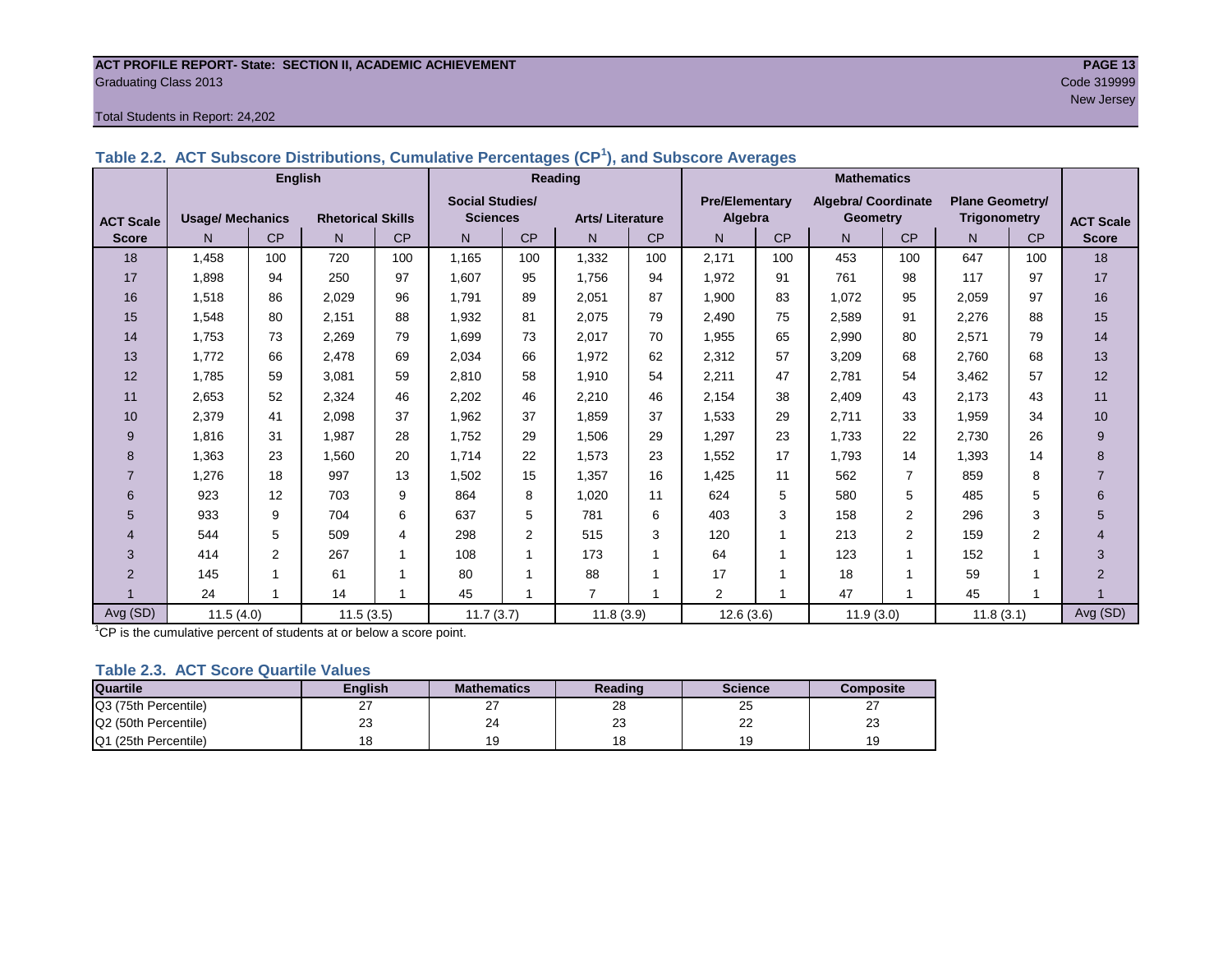Total Students in Report: 24,202

#### **Table 2.4. Average ACT Composite Scores for Race/Ethnicity by Level of Preparation**

| <b>Student</b>  |                                 | <b>Number of Students</b> | <b>Percent Taking</b>     |                     | <b>Average ACT Composite Score</b> |
|-----------------|---------------------------------|---------------------------|---------------------------|---------------------|------------------------------------|
| <b>Group</b>    | <b>Race/Ethnicity</b>           | <b>Tested</b>             | Core or More <sup>1</sup> | <b>Core or More</b> | <b>Less Than Core</b>              |
|                 | <b>All Students</b>             | 24,202                    | 54                        | 23.8                | 22.2                               |
|                 | <b>Black/African American</b>   | 2,440                     | 40                        | 18.2                | 16.9                               |
|                 | American Indian/Alaska Native   | 58                        | 47                        | 21.0                | 19.6                               |
|                 | White                           | 14,289                    | 58                        | 24.3                | 23.5                               |
| <b>State</b>    | Hispanic/Latino                 | 2,702                     | 44                        | 21.6                | 19.4                               |
|                 | Asian                           | 1,777                     | 54                        | 26.6                | 26.0                               |
|                 | Native Hawaiian/Other Pac. Isl. | 54                        | 57                        | 23.9                | 22.3                               |
|                 | I Two or more races             | 527                       | 57                        | 24.2                | 22.8                               |
|                 | Prefer not/No Response          | 2,355                     | 49                        | 24.9                | 23.0                               |
|                 | <b>All Students</b>             | 1,799,243                 | 74                        | 21.7                | 18.7                               |
|                 | Black/African American          | 239,598                   | 69                        | 17.5                | 15.6                               |
|                 | American Indian/Alaska Native   | 14,217                    | 62                        | 19.1                | 16.5                               |
|                 | <b>White</b>                    | 1,034,712                 | 76                        | 22.9                | 20.0                               |
| <b>National</b> | Hispanic/Latino                 | 259,741                   | 72                        | 19.5                | 17.2                               |
|                 | Asian                           | 71,677                    | 81                        | 24.1                | 21.5                               |
|                 | Native Hawaiian/Other Pac. Isl. | 4,772                     | 71                        | 20.5                | 17.5                               |
|                 | Two or more races               | 64,221                    | 74                        | 21.9                | 19.2                               |
|                 | Prefer not/No Response          | 110,305                   | 58                        | 22.4                | 18.4                               |

<sup>1</sup>"Core or More" results correspond to students taking four or more years of English AND three or more years each of math, social studies, and natural science.

#### **Table 2.5. Average ACT Scores by Race/Ethnicity**

| <b>Student</b>  |                                 |                |                    |                |                |                  |
|-----------------|---------------------------------|----------------|--------------------|----------------|----------------|------------------|
| <b>Group</b>    | <b>Race/Ethnicity</b>           | <b>English</b> | <b>Mathematics</b> | <b>Reading</b> | <b>Science</b> | <b>Composite</b> |
|                 | <b>All Students</b>             | 22.5           | 23.6               | 23.1           | 22.2           | 23.0             |
|                 | <b>Black/African American</b>   | 16.1           | 18.3               | 17.3           | 17.0           | 17.3             |
|                 | American Indian/Alaska Native   | 19.3           | 20.9               | 20.2           | 20.2           | 20.3             |
|                 | White                           | 23.7           | 24.3               | 24.2           | 23.1           | 24.0             |
| <b>State</b>    | Hispanic/Latino                 | 19.3           | 21.0               | 20.1           | 19.6           | 20.2             |
|                 | Asian                           | 25.8           | 28.0               | 25.7           | 25.1           | 26.3             |
|                 | Native Hawaiian/Other Pac. Isl. | 22.3           | 24.3               | 22.9           | 22.2           | 23.1             |
|                 | Two or more races               | 23.3           | 24.0               | 23.8           | 22.6           | 23.6             |
|                 | Prefer not/No Response          | 23.0           | 24.1               | 23.6           | 22.5           | 23.4             |
|                 | <b>All Students</b>             | 20.2           | 20.9               | 21.1           | 20.7           | 20.9             |
|                 | Black/African American          | 15.7           | 17.2               | 17.0           | 16.9           | 16.9             |
|                 | American Indian/Alaska Native   | 16.6           | 18.2               | 18.3           | 18.3           | 18.0             |
|                 | White                           | 21.8           | 21.9               | 22.6           | 22.0           | 22.2             |
| <b>National</b> | Hispanic/Latino                 | 17.7           | 19.3               | 18.9           | 18.8           | 18.8             |
|                 | Asian                           | 22.5           | 25.0               | 22.9           | 23.1           | 23.5             |
|                 | Native Hawaiian/Other Pac. Isl. | 18.6           | 20.1               | 19.5           | 19.5           | 19.5             |
|                 | Two or more races               | 20.6           | 20.9               | 21.6           | 20.9           | 21.1             |
|                 | Prefer not/No Response          | 20.0           | 20.8               | 21.0           | 20.5           | 20.7             |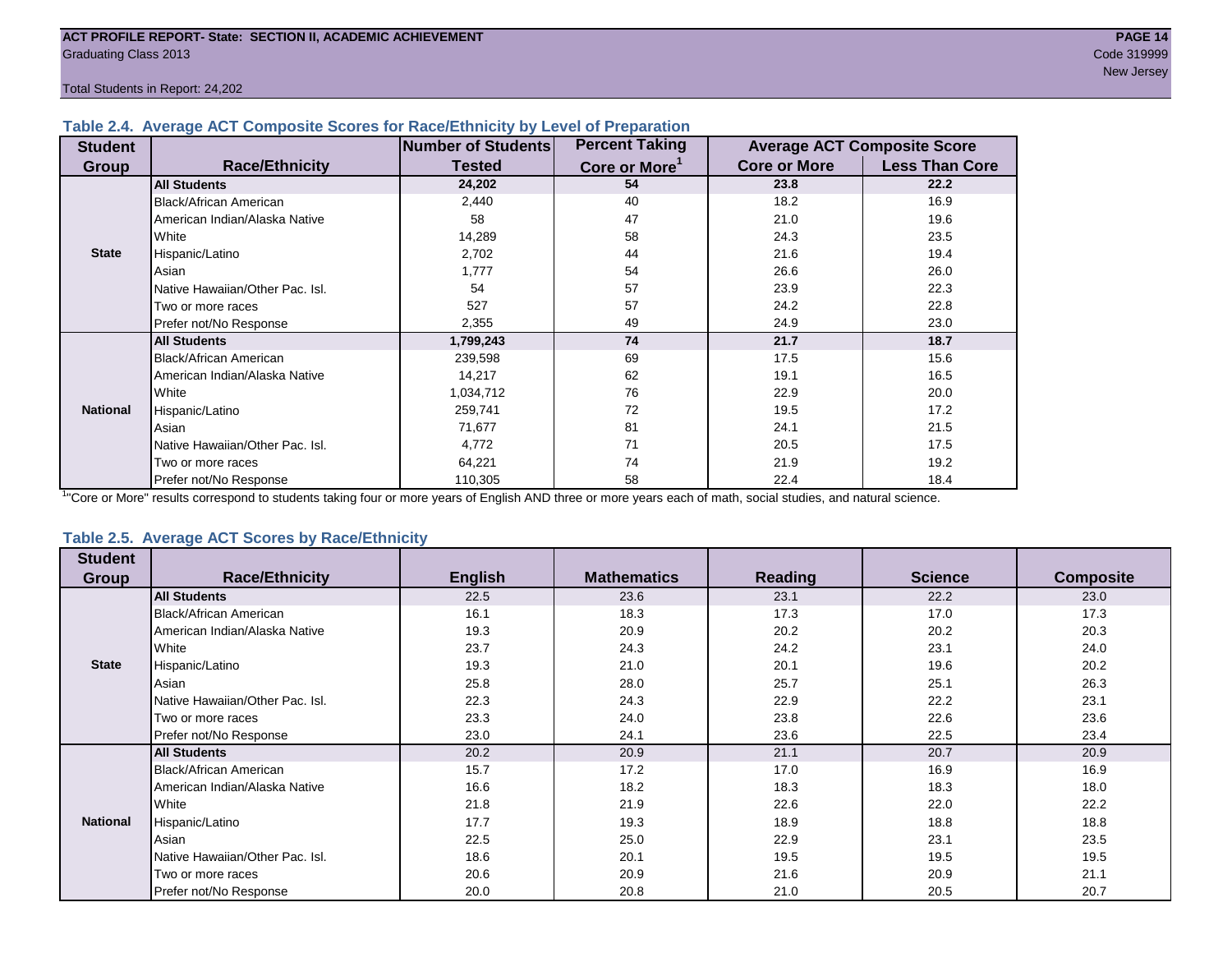#### **ACT PROFILE REPORT- State: SECTION II, ACADEMIC ACHIEVEMENT PAGE 15** Graduating Class 2013 Code 319999

new Jersey (1996) and the second control of the second control of the second control of the Second Control of the Second Control of the Second Control of the Second Control of the Second Control of the Second Control of th

Total Students in Report: 24,202

| <b>Student</b>  | <b>CRS</b> |         | <b>English</b> |         | <b>Mathematics</b> |         | <b>Reading</b> |         | <b>Science</b> |
|-----------------|------------|---------|----------------|---------|--------------------|---------|----------------|---------|----------------|
| <b>Group</b>    | Range      | N       | %              | N       | %                  | N       | $\frac{9}{6}$  | N       | %              |
|                 | 33 to 36   | 1,938   | 8              | 1,765   | 7                  | 1,983   | 8              | 870     | 4              |
|                 | 28 to 32   | 3.704   | 15             | 4,147   | 17                 | 4,796   | 20             | 2,923   | 12             |
|                 | 24 to 27   | 5,195   | 21             | 7,007   | 29                 | 4,488   | 19             | 6,187   | 26             |
| <b>State</b>    | 20 to 23   | 6,139   | 25             | 4,359   | 18                 | 5,636   | 23             | 7,037   | 29             |
|                 | 16 to 19   | 3,309   | 14             | 5,161   | 21                 | 3,868   | 16             | 4,456   | 18             |
|                 | 13 to 15   | 1,974   | 8              | 1,631   |                    | 2,133   | 9              | 1,609   |                |
|                 | 01 to 12   | 1,943   | 8              | 132     |                    | 1,298   | 5              | 1,120   | 5              |
|                 | 33 to 36   | 81,846  | 5              | 51,648  | 3                  | 89,731  | 5              | 36,033  | 2              |
|                 | 28 to 32   | 175,672 | 10             | 156,561 | 9                  | 239,643 | 13             | 138,865 | 8              |
|                 | 24 to 27   | 291.095 | 16             | 385,102 | 21                 | 277.723 | 15             | 364,600 | 20             |
| <b>National</b> | 20 to 23   | 447,398 | 25             | 343.822 | 19                 | 424,936 | 24             | 542,531 | 30             |
|                 | 16 to 19   | 327,718 | 18             | 590.816 | 33                 | 384.706 | 21             | 413,107 | 23             |
|                 | 13 to 15   | 242,064 | 13             | 258,384 | 14                 | 240,069 | 13             | 183,840 | 10             |
|                 | 01 to 12   | 233,450 | 13             | 12,910  |                    | 142,435 | 8              | 120,267 |                |

#### **Table 2.6. Percent of Students in College Readiness Standards (CRS) Score Ranges**

#### **Table 2.7. Average ACT Scores by Gender**

| <b>Student Group</b> | <b>Gender</b> |         | <b>Average ACT Scores</b> |         |             |         |         |           |  |  |  |
|----------------------|---------------|---------|---------------------------|---------|-------------|---------|---------|-----------|--|--|--|
|                      |               | N       | Percent                   | Enalish | Mathematics | Reading | Science | Composite |  |  |  |
|                      | Males         | 10,925  | 45                        | 22.3    | 24.2        | 23.0    | 22.8    | 23.2      |  |  |  |
| <b>State</b>         | Females       | 13,070  | 54                        | 22.8    | 23.1        | 23.2    | 21.7    | 22.8      |  |  |  |
|                      | Missing       | 207     |                           | 16.7    | 21.3        | 18.1    | 18.8    | 18.8      |  |  |  |
|                      | Males         | 835,431 | 46                        | 19.8    | 21.4        | 20.9    | 21.2    | 20.9      |  |  |  |
| <b>National</b>      | Females       | 954,919 | 53                        | 20.6    | 20.5        | 21.4    | 20.4    | 20.9      |  |  |  |
|                      | Missing       | 8,893   | 0                         | 16.1    | 18.2        | 17.6    | 17.7    | 17.5      |  |  |  |

#### **Table 2.8. Percent of Students Who Met College Readiness Benchmark Scores by Gender**

| <b>Student Group</b> | Gender       |         | <b>Percent of Students</b> | Met     |         |                 |
|----------------------|--------------|---------|----------------------------|---------|---------|-----------------|
|                      |              | English | Mathematics                | Reading | Science | <b>All Four</b> |
| <b>State</b>         | <b>Males</b> | 76      | 68                         | 57      | 52      | 43              |
|                      | Females      | 79      | 62                         | 59      | 44      | 37              |
| <b>National</b>      | <b>Males</b> | 62      | 47                         | 43      | 40      | 29              |
|                      | Females      | 67      | 4 <sup>1</sup>             | 45      | 33      | 24              |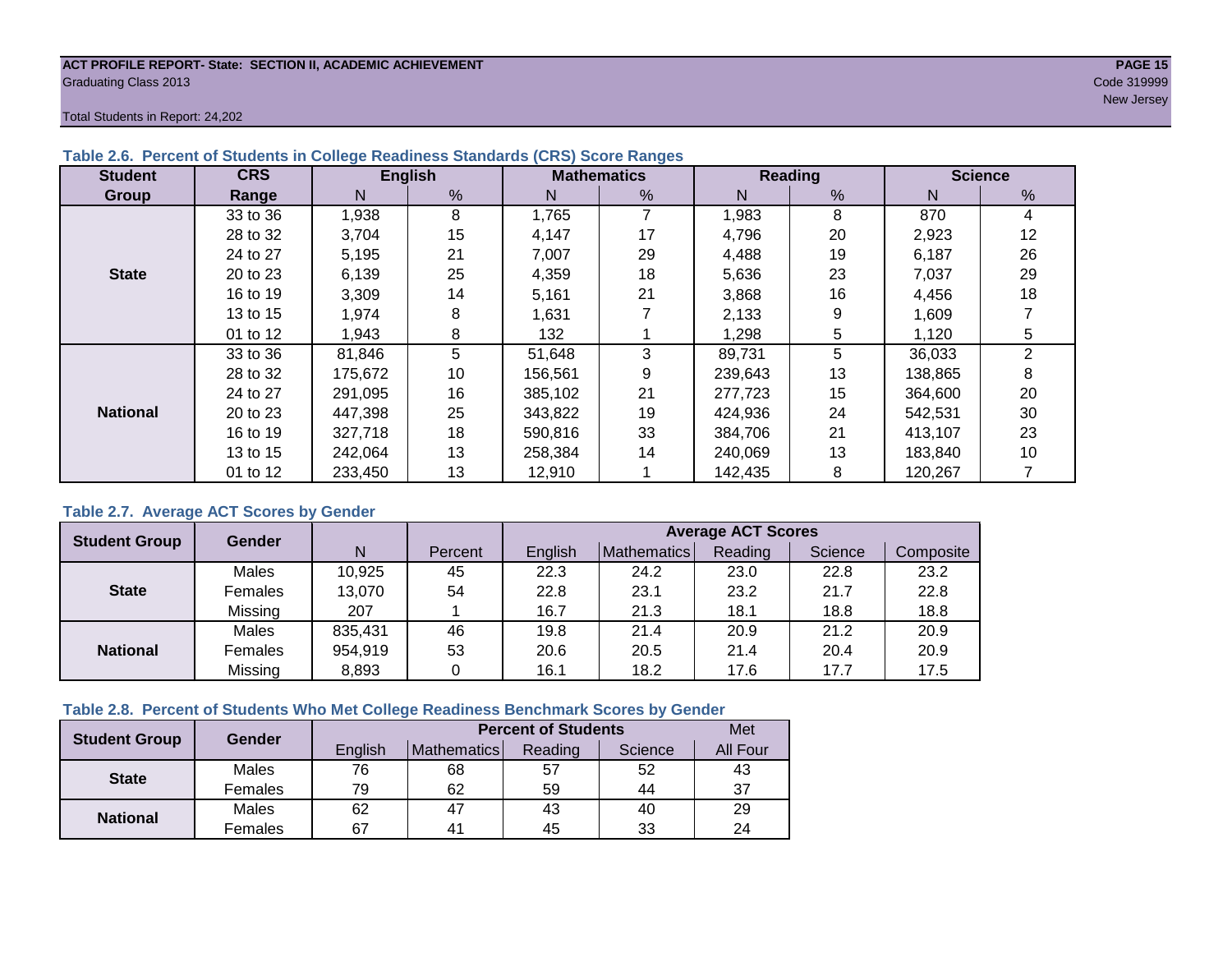#### **ACT PROFILE REPORT- State: SECTION II, ACADEMIC ACHIEVEMENT PAGE 16** Graduating Class 2013 Code 319999

| <b>Student</b>  | <b>Curriculum</b>                       | N        |       | <b>English</b> | <b>Mathematics</b> |      | <b>Reading</b> |      |       | <b>Science</b> | <b>Composite</b> |      |
|-----------------|-----------------------------------------|----------|-------|----------------|--------------------|------|----------------|------|-------|----------------|------------------|------|
| <b>Group</b>    | Taken $^{\scriptscriptstyle\mathsf{T}}$ |          | CRB % | Avg            | CRB %              | Avg  | CRB %          | Avg  | CRB % | Avg            | CRB $\%^4$       | Avg  |
|                 | Core or More <sup>2</sup>               | 12,965   | 83    | 23.6           | 70                 | 24.3 | 64             | 24.0 | 53    | 22.9           | 45               | 23.8 |
| <b>State</b>    | Less than Core                          | 10,465   | 72    | 21.6           | 59                 | 23.0 | 52             | 22.2 | 43    | 21.6           | 35               | 22.2 |
|                 | Missing <sup>3</sup>                    | 772      | 48    | 17.3           | 39                 | 20.0 | 34             | 19.0 | 26    | 18.8           | 19               | 18.9 |
|                 | Core or More                            | ,322,739 | 71    | 21.2           | 50                 | 21.7 | 50             | 22.0 | 42    | 21.5           | 31               | 21.7 |
| <b>National</b> | Less than Corel                         | 396,592  | 48    | 17.8           | 27                 | 18.9 | 30             | 19.0 | 22    | 18.8           | 14               | 18.7 |
|                 | Missing                                 | 79,912   | 36    | 16.0           | 19                 | 17.8 | 24             | 17.5 | 17    | 17.7           | 10               | 17.4 |

#### **Table 2.9. College Readiness Benchmark (CRB) Percent and Average ACT Scores by Overall High School Curriculum**

1 "Curriculum Taken" reflects overall high school curriculum in this table.

 $^2$  "Core or More" results correspond to students taking four or more years of English AND three or more years each of math, social studies, and natural science.

 $3$  Zero years or no coursework information reported in one or more content areas.

 $4$  Composite CRB% results reflect students who met all four subject-area benchmarks.

#### **Table 2.10. College Readiness Benchmark (CRB) Percent and Average ACT Scores by Content-Specific Curriculum**

| <b>Student</b>  | Curriculum                    |          | <b>English</b> |      |          | <b>Mathematics</b> |      |          | <b>Reading</b> |      |          | <b>Science</b> |      |
|-----------------|-------------------------------|----------|----------------|------|----------|--------------------|------|----------|----------------|------|----------|----------------|------|
| Group           | $\mathsf{Taken}^{\mathsf{T}}$ |          | CRB %          | Avg  | N        | CRB %              | Avg  | N        | CRB %          | Avg  | N        | CRB %          | Avg  |
|                 | Core or More <sup>2</sup>     | 22,864   | 79             | 22.9 | 23,128   | 66                 | 23.8 | 13,572   | 63             | 23.9 | 22,469   | 50             | 22.5 |
| <b>State</b>    | Less than Corel               | 636      | 34             | 15.8 | 358      | 18                 | 17.4 | 9,891    | 52             | 22.3 | 1,002    | 20             | 18.1 |
|                 | Missing <sup>3</sup>          | 702      | 51             | 17.7 | 716      | 40                 | 20.1 | 739      | 35             | 19.1 | 731      | 27             | 19.1 |
|                 | Core or More                  | .646,286 | 67             | 20.6 | ,648,697 | 46                 | 21.3 | .554,990 | 46             | 21.5 | ,506,965 | 40             | 21.3 |
| <b>National</b> | Less than Core                | 84,048   | 36             | 15.9 | 77,906   |                    | 16.3 | 171,617  | 32             | 19.7 | 218,267  |                | 18.0 |
|                 | Missing                       | 68,909   | 38             | 16.4 | 72,640   | 20                 | 17.9 | 72,636   | 25             | 17.7 | 74,011   | 18             | 17.8 |

<sup>1</sup>"Curriculum Taken" reflects content-specific curriculum in this table.

<sup>2</sup> "Core or More" results correspond to students taking four or more years of English or three or more years of math, social studies, or natural science, respectively. For instance, Reading "Core or More" results correspond to students taking three or more years of social studies, regardless of courses taken in other content areas.

 $3$  Zero years or no coursework information reported in the specified content area.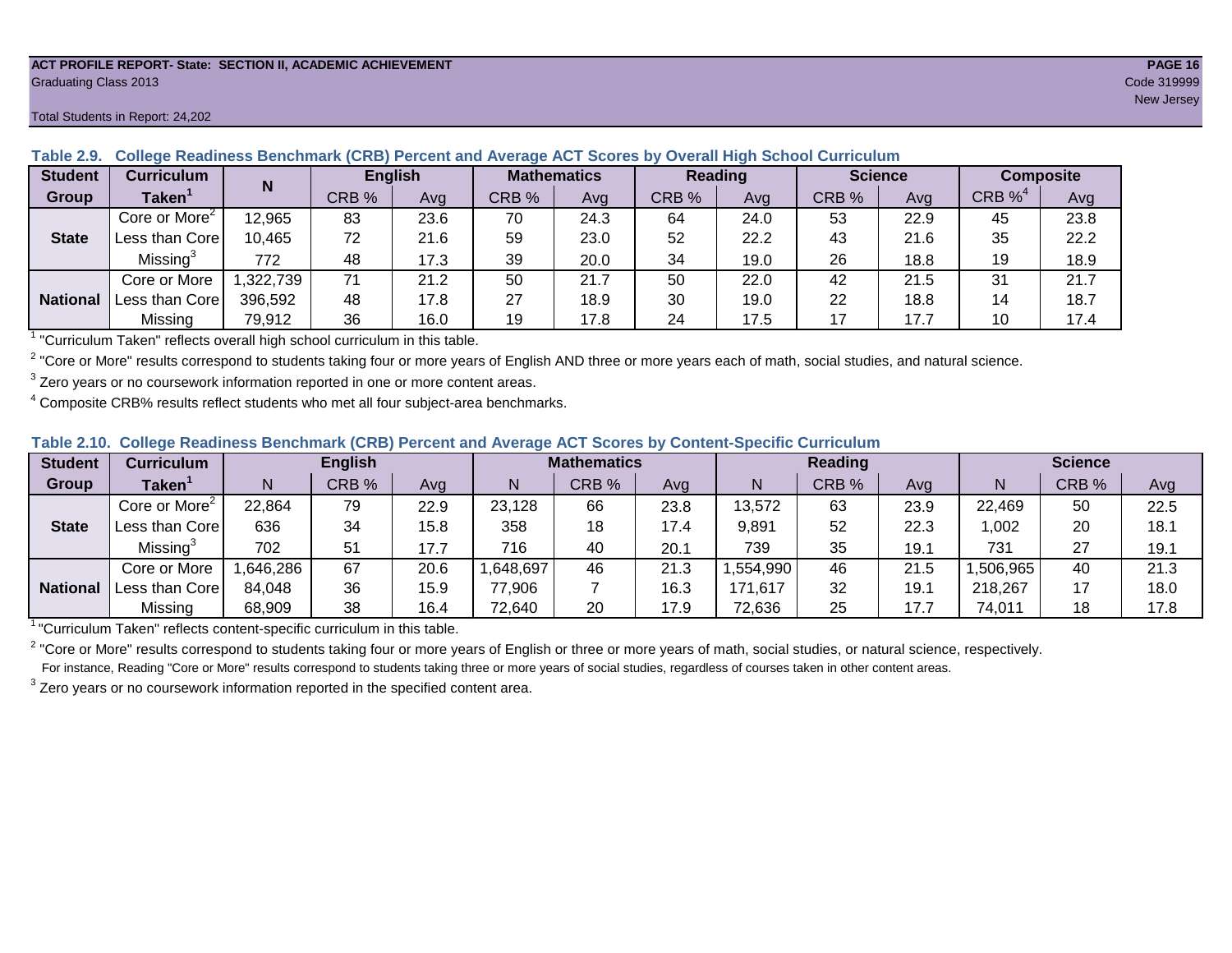Total Students in Report: 24,202

# Section III College Readiness and the Impact of Course Rigor

Beginning with the Graduating Class of 2013, all students whose scores are college reportable, both standard and extended time tests, are now included. Also beginning with the 2013 Graduating Class data, College Readiness Benchmarks for Reading and Science were updated to reflect the most recent college coursework research.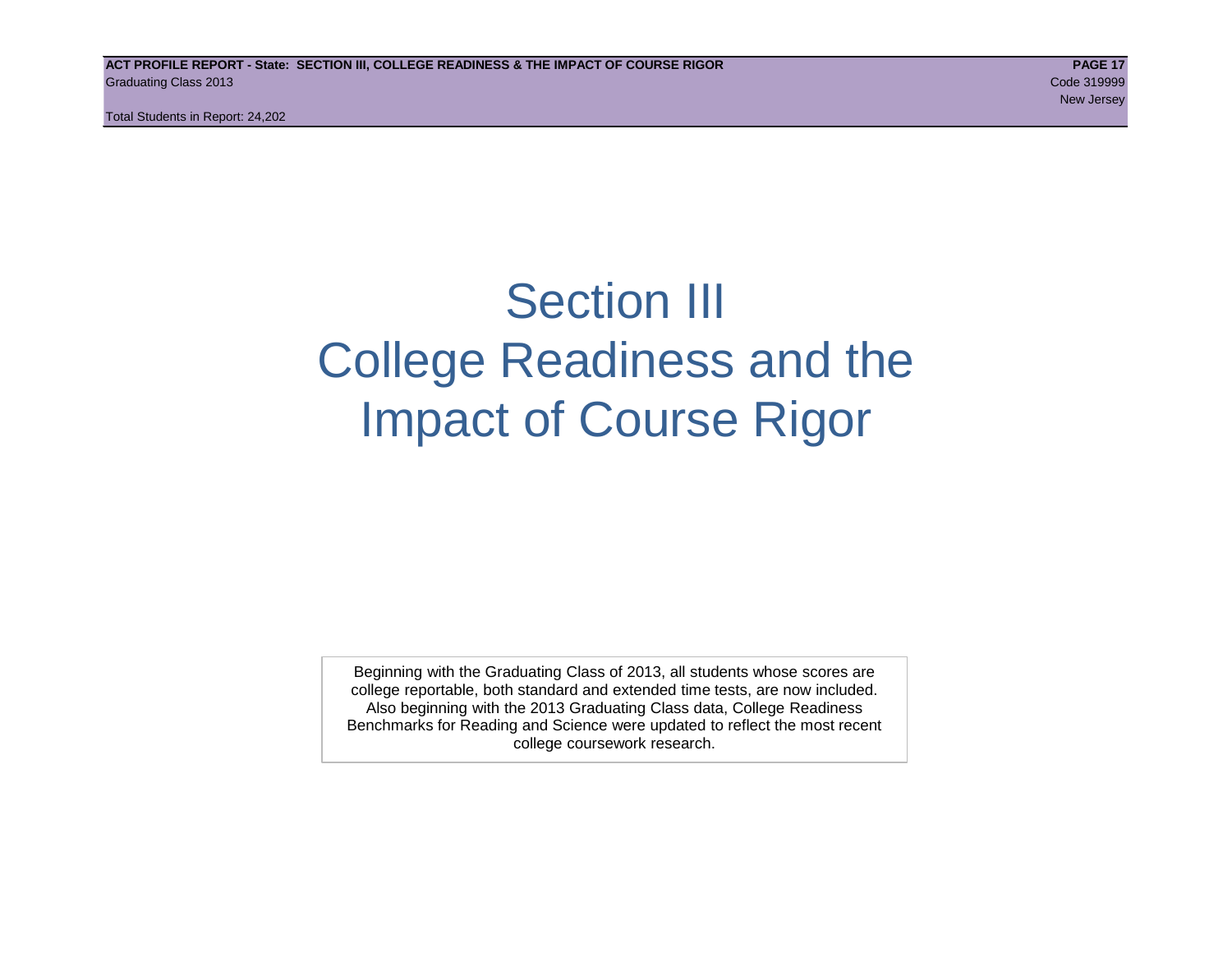#### **ACT PROFILE REPORT - State: SECTION III, COLLEGE READINESS & THE IMPACT OF COURSE RIGOR PAGE 18** Graduating Class 2013 Code 319999

new Jersey (1989) and the second control of the second control of the second control of the Second Control of the Second Control of the Second Control of the Second Control of the Second Control of the Second Control of th

Total Students in Report: 24,202

### **Figure 3.1. Percent of Students Who Met ACT College Readiness Benchmark Scores by Race/Ethnicity: ENGLISH**



ACT English Benchmark Score = **18**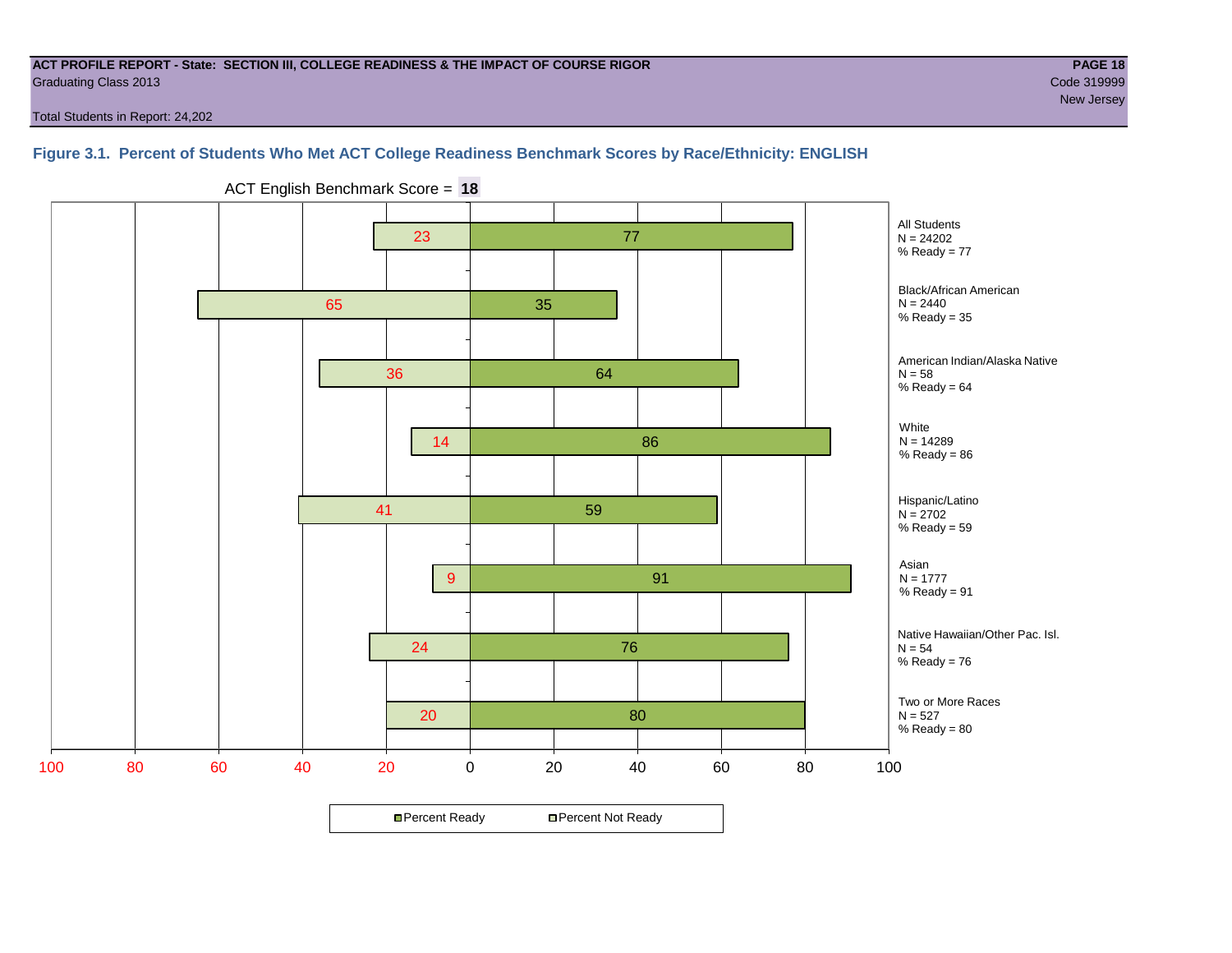#### **ACT PROFILE REPORT - State: SECTION III, COLLEGE READINESS & THE IMPACT OF COURSE RIGOR PAGE 19** Graduating Class 2013 Code 319999

Total Students in Report: 24,202

### **Figure 3.2. Percent of Students Who Met ACT College Readiness Benchmark Scores by Race/Ethnicity: MATHEMATICS**



ACT Mathematics Benchmark Score = **22**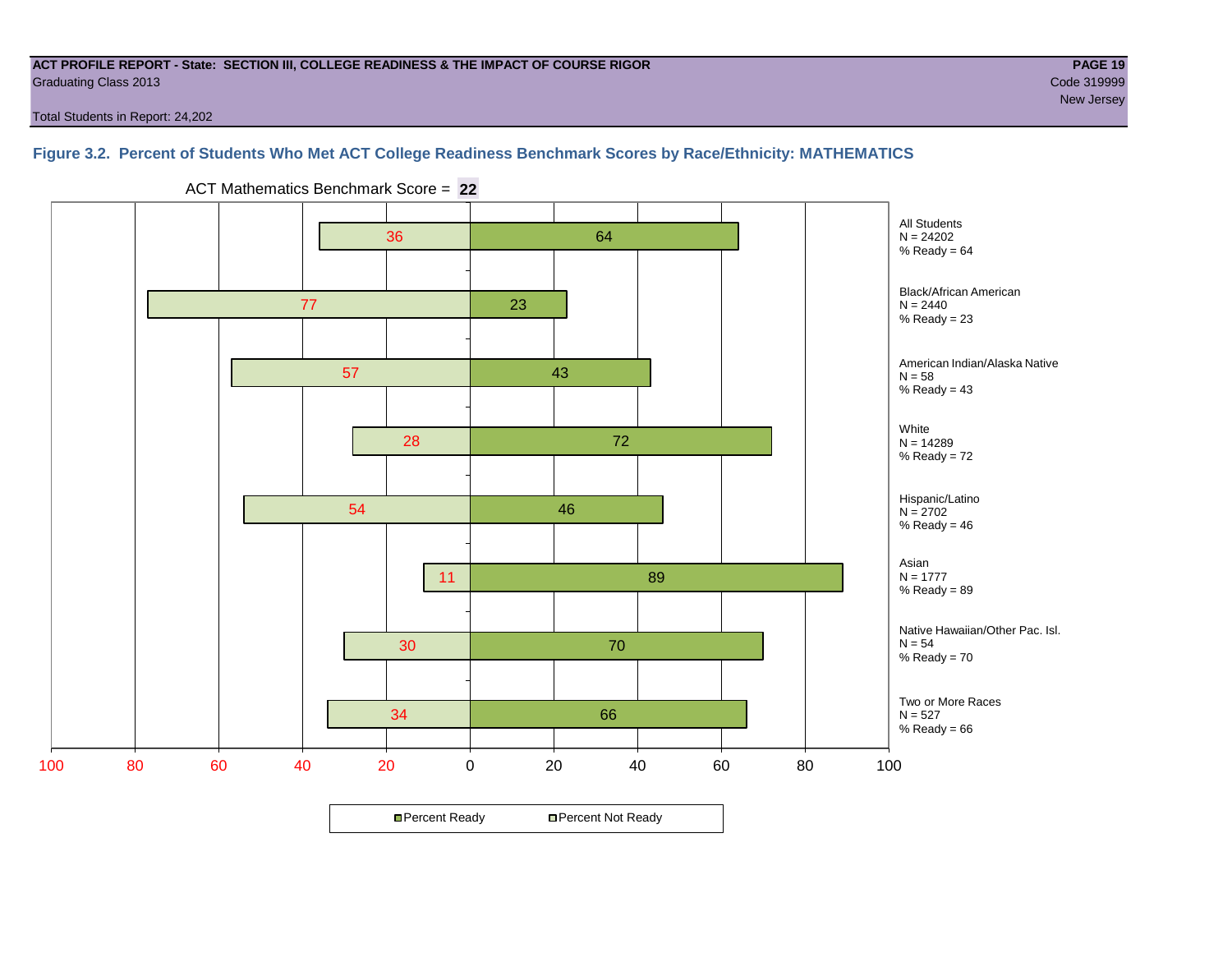#### **ACT PROFILE REPORT - State: SECTION III, COLLEGE READINESS & THE IMPACT OF COURSE RIGOR PAGE 20** Graduating Class 2013 Code 319999

new Jersey (1989) and the second control of the second control of the second control of the Second Control of the Second Control of the Second Control of the Second Control of the Second Control of the Second Control of th

Total Students in Report: 24,202

#### **Figure 3.3. Percent of Students Who Met ACT College Readiness Benchmark Scores by Race/Ethnicity: READING**



ACT Reading Benchmark Score = **22**

**□ Percent Ready DPercent Not Ready**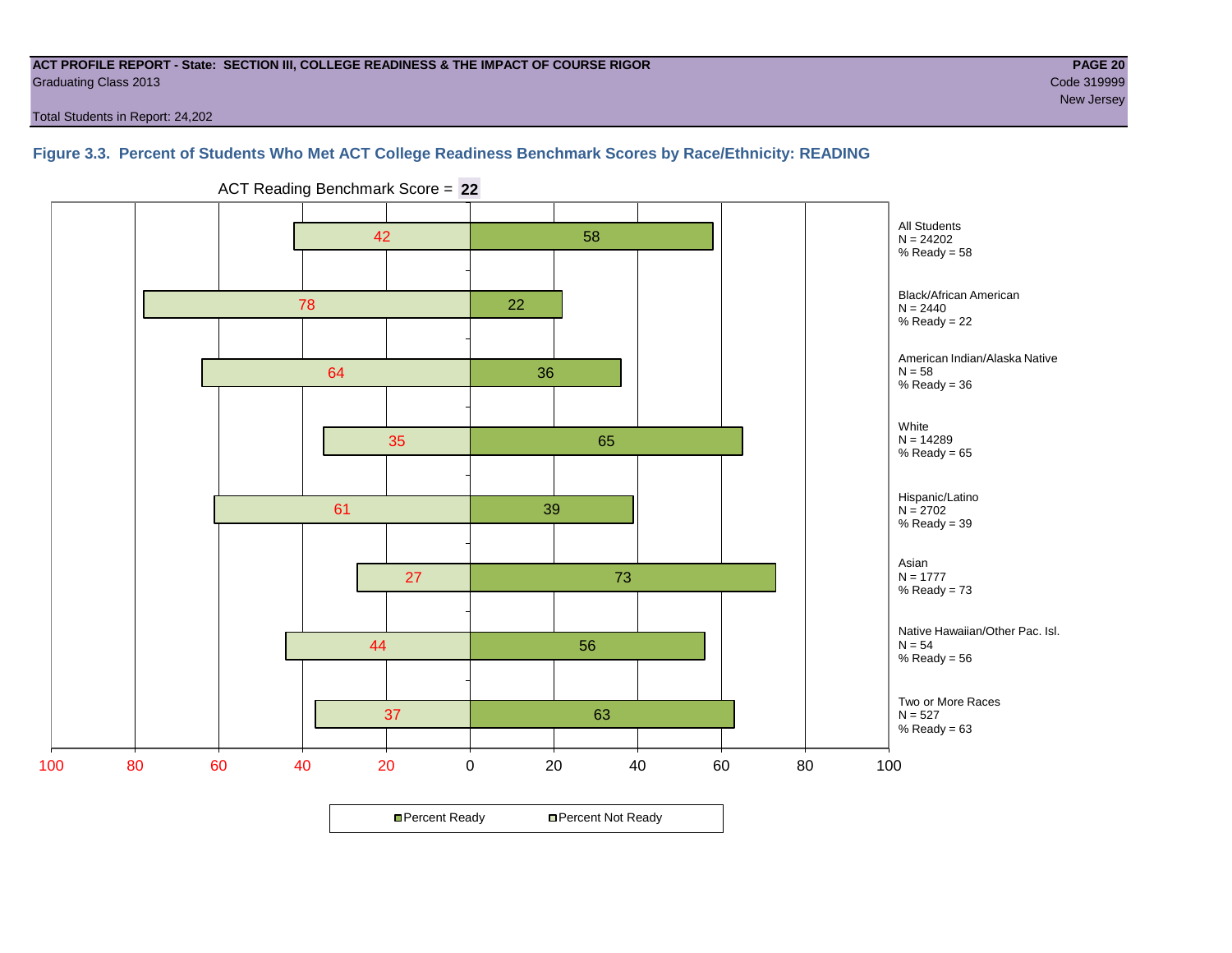#### **ACT PROFILE REPORT - State: SECTION III, COLLEGE READINESS & THE IMPACT OF COURSE RIGOR PAGE 21** Graduating Class 2013 Code 319999

new Jersey (1989) and the second control of the second control of the second control of the Second Control of the Second Control of the Second Control of the Second Control of the Second Control of the Second Control of th

Total Students in Report: 24,202

### **Figure 3.4. Percent of Students Who Met ACT College Readiness Benchmark Scores by Race/Ethnicity: SCIENCE**



ACT Science Benchmark Score = **23**

**□ Percent Ready DPercent Not Ready**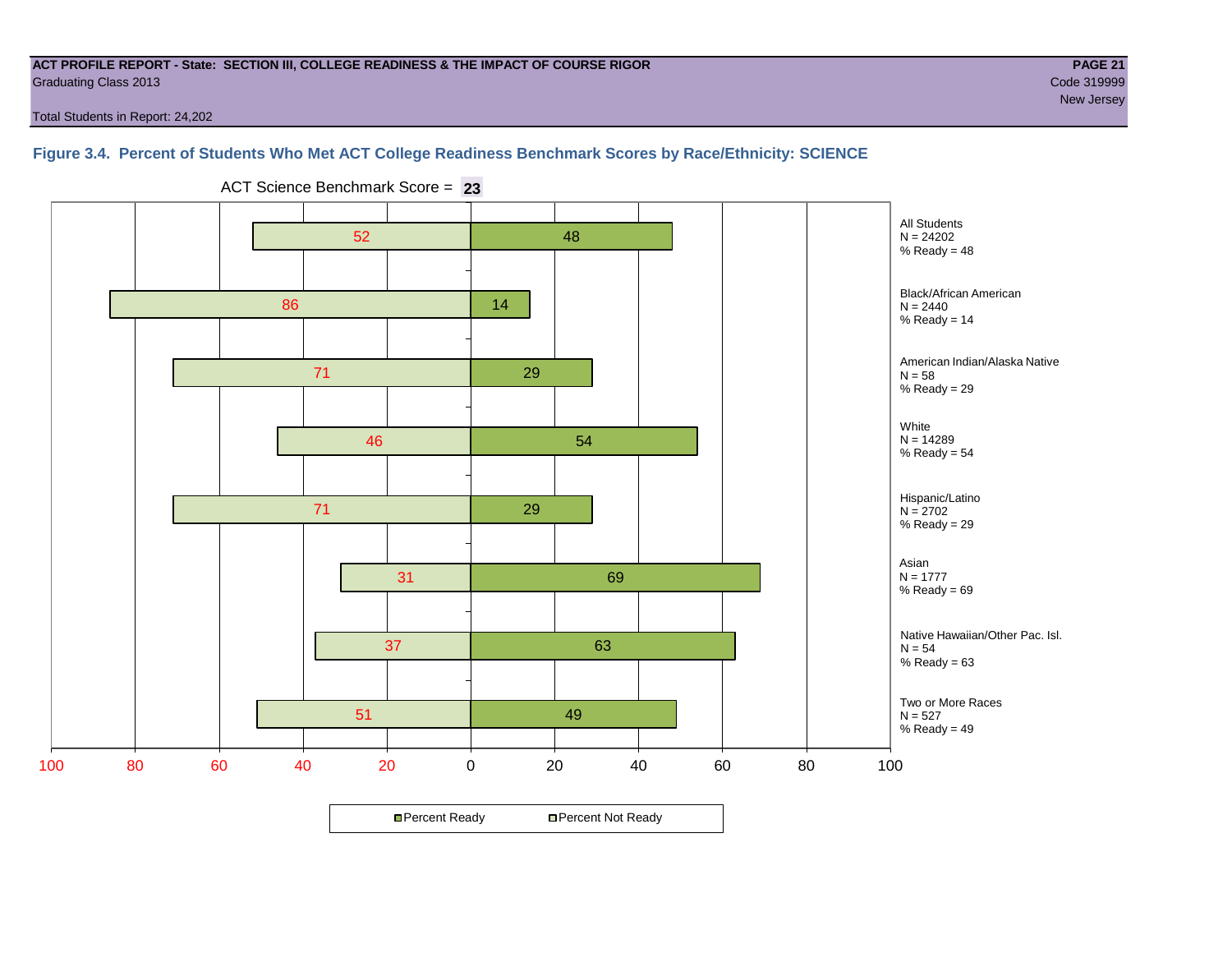#### **ACT PROFILE REPORT - State: SECTION III, COLLEGE READINESS & THE IMPACT OF COURSE RIGOR PAGE 22** Graduating Class 2013 Code 319999

Total Students in Report: 24,202

**Figure 3.5. Percent of Students Who Met ACT College Readiness Benchmark Scores by Race/Ethnicity: ALL FOUR**

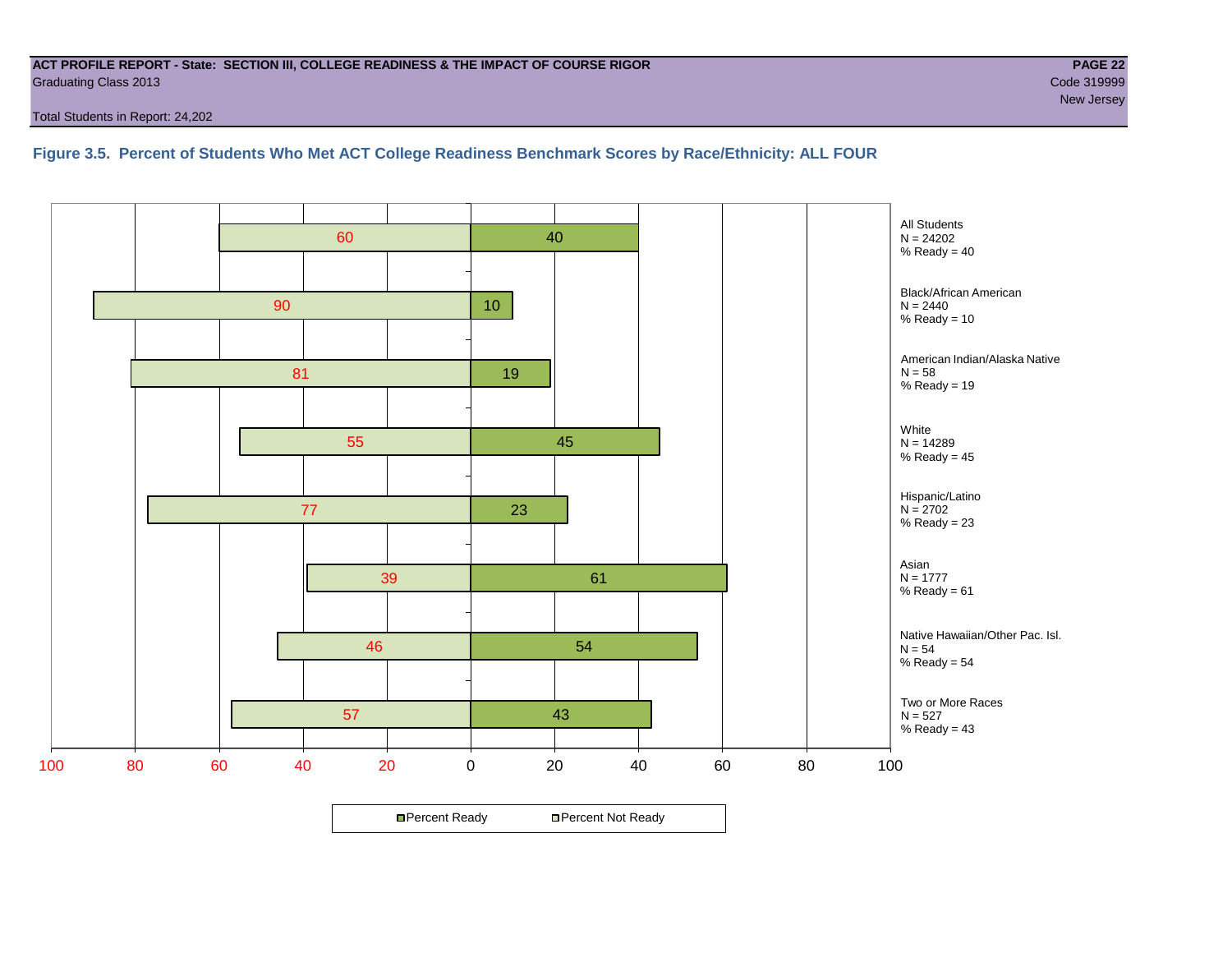#### **ACT PROFILE REPORT - State: SECTION III, COLLEGE READINESS & THE IMPACT OF COURSE RIGOR PAGE 23** Graduating Class 2013 Code 319999

Total Students in Report: 24,202

**Table 3.1. Average ACT Scores and Average ACT Score Changes by Common Course Patterns**

| <b>Course Pattern</b>                            |                |                | <b>All Students</b> |                     |              |                | <b>Males</b> |                     |              |                | <b>Females</b> |                        |
|--------------------------------------------------|----------------|----------------|---------------------|---------------------|--------------|----------------|--------------|---------------------|--------------|----------------|----------------|------------------------|
|                                                  |                |                | <b>ACT</b>          | <b>Course Value</b> |              |                | <b>ACT</b>   | <b>Course Value</b> |              |                | <b>ACT</b>     | <b>Course Value</b>    |
| <b>ENGLISH COURSE PATTERN</b>                    | N.             | Percent        | English             | Added               | N            | Percent        | English      | Added <sup>1</sup>  | N            | Percent        | English        | A d d e d <sup>1</sup> |
| Eng 9, Eng 10, Eng 11, Eng 12, & Other English   | 5,267          | 22             | 23.3                | 7.5                 | 2,204        | 20             | 22.9         | 7.5                 | 3,051        | 23             | 23.7           | 7.5                    |
| Eng 9, Eng 10, Eng 11, Eng 12                    | 17,597         | 73             | 22.7                | 6.9                 | 8.115        | 74             | 22.5         | 7.1                 | 9,465        | 72             | 22.9           | 6.7                    |
| Less than 4 years of English                     | 636            | 3              | 15.8                |                     | 293          | 3              | 15.4         | $\sim$              | 335          | 3              | 16.2           |                        |
| Zero years / no English courses reported         | 702            | 3              | 17.7                |                     | 313          | 3              | 17.7         | $\blacksquare$      | 219          | $\overline{2}$ | 17.8           |                        |
|                                                  |                |                | <b>ACT</b>          | <b>Course Value</b> |              |                | <b>ACT</b>   | <b>Course Value</b> |              |                | <b>ACT</b>     | <b>Course Value</b>    |
| <b>MATHEMATICS COURSE PATTERN</b>                | N <sub>1</sub> | Percent        | Math                | Added               | $\mathsf{N}$ | Percent        | Math         | Added <sup>1</sup>  | $\mathsf{N}$ | Percent        | Math           | A d d e d <sup>1</sup> |
| Alg 1, Alg 2, Geom, Trig, & Calc                 | 2,361          | 10             | 25.8                | 8.4                 | 1,052        | 10             | 26.4         | 9.3                 | 1,308        | 10             | 25.4           | 7.7                    |
| Alg 1, Alg 2, Geom, Trig, & Other Adv Math       | 1,621          | $\overline{7}$ | 22.5                | 5.1                 | 582          | 5              | 22.7         | 5.6                 | 1,037        | 8              | 22.5           | 4.8                    |
| Alg 1, Alg 2, Geom, & Trig                       | 1,319          | 5              | 20.7                | 3.3                 | 533          | 5              | 20.9         | 3.8                 | 785          | 6              | 20.5           | 2.8                    |
| Alg 1, Alg 2, Geom, & Other Adv Math             | 3,322          | 14             | 20.7                | 3.3                 | 1,224        | 11             | 21.1         | 4.0                 | 2,093        | 16             | 20.5           | 2.8                    |
| Other comb of 4 or more years of Math            | 11,306         | 47             | 26.0                | 8.6                 | 5,662        | 52             | 26.5         | 9.4                 | 5,637        | 43             | 25.5           | 7.8                    |
| Alg 1, Alg 2, & Geom                             | 1,881          | 8              | 18.0                | 0.6                 | 787          | $\overline{7}$ | 17.9         | 0.8                 | 1,086        | 8              | 18.0           | 0.3                    |
| Other comb of 3 or 3.5 years of Math             | 1,318          | 5              | 22.2                | 4.8                 | 593          | 5              | 22.3         | 5.2                 | 719          | 6              | 22.2           | 4.5                    |
| Less than 3 years of Math                        | 358            | -1             | 17.4                |                     | 170          | 2              | 17.1         | $\sim$              | 183          | $\mathbf{1}$   | 17.7           |                        |
| Zero years / no Math courses reported            | 716            | 3              | 20.1                |                     | 322          | 3              | 19.7         | $\sim$              | 222          | 2              | 19.1           |                        |
|                                                  |                |                | <b>ACT</b>          | <b>Course Value</b> |              |                | <b>ACT</b>   | <b>Course Value</b> |              |                | <b>ACT</b>     | <b>Course Value</b>    |
| SOCIAL SCIENCE COURSE PATTERN                    | N <sub>1</sub> | Percent        | Reading             | Added               | $\mathsf{N}$ | Percent        | Reading      | Added <sup>1</sup>  | N            | Percent        | Reading        | A d d e d <sup>1</sup> |
| US Hist, World Hist, Am Gov, & Other Hist        | 1.137          | 5              | 24.0                | 1.7                 | 611          | 6              | 23.4         | 1.3                 | 525          | 4              | 24.8           | 2.4                    |
| Other comb of 4 or more years Social Science     | 5,567          | 23             | 23.8                | 1.5                 | 2,756        | 25             | 23.8         | 1.7                 | 2,803        | 21             | 23.8           | 1.4                    |
| US Hist, World Hist, & Am Gov                    | 996            | $\overline{4}$ | 23.9                | 1.6                 | 499          | 5              | 23.7         | 1.6                 | 497          | $\overline{4}$ | 24.1           | 1.7                    |
| Other comb of 3 or 3.5 years of Social Science   | 5.872          | 24             | 23.9                | 1.6                 | 2,529        | 23             | 23.8         | 1.7                 | 3,342        | 26             | 24.0           | 1.6                    |
| Less than 3 years of Social Science              | 9,891          | 41             | 22.3                |                     | 4,194        | 38             | 22.1         | $\sim$              | 5,675        | 43             | 22.4           |                        |
| Zero years / no Social Science courses reported  | 739            | 3              | 19.1                |                     | 336          | 3              | 19.2         | $\sim$              | 228          | 2              | 18.9           |                        |
|                                                  |                |                | <b>ACT</b>          | <b>Course Value</b> |              |                | <b>ACT</b>   | <b>Course Value</b> |              |                | <b>ACT</b>     | <b>Course Value</b>    |
| NATURAL SCIENCE COURSE PATTERN                   | N.             | Percent        | Science             | Added               | $\mathsf{N}$ | Percent        | Science      | Added <sup>1</sup>  | $\mathsf{N}$ | Percent        | Science        | A d d e d <sup>1</sup> |
| Gen Sci <sup>2</sup> , Bio, Chem, & Phys         | 13,515         | 56             | 23.0                | 4.9                 | 6,460        | 59             | 23.7         | 6.1                 | 7,044        | 54             | 22.5           | 4.0                    |
| Bio, Chem, Phys                                  | 4,269          | 18             | 23.9                | 5.8                 | 1,967        | 18             | 24.7         | 7.1                 | 2,298        | 18             | 23.3           | 4.8                    |
| Gen Sci <sup>2</sup> , Bio, Chem                 | 4,497          | 19             | 19.6                | 1.5                 | 1,665        | 15             | 19.3         | 1.7                 | 2,829        | 22             | 19.7           | 1.2                    |
| Other comb of 3 years of Natural Science         | 188            | -1             | 17.2                | $-0.9$              | 87           | $\overline{1}$ | 17.2         | $-0.4$              | 98           | 1              | 17.4           | $-1.1$                 |
| Less than 3 years of Natural Science             | 1,002          | 4              | 18.1                |                     | 418          | $\overline{4}$ | 17.6         |                     | 573          | $\overline{4}$ | 18.5           |                        |
| Zero years / no Natural Science courses reported | 731            | 3              | 19.1                |                     | 328          | 3              | 19.5         | $\sim$              | 228          | $\overline{2}$ | 18.1           |                        |

<sup>1</sup>Course value added is defined as the average ACT score change compared to course sequences in which students took

less than four years of English or less than three years of Mathematics, Social Science or Natural Science.

<sup>2</sup>Includes General, Physical and Earth Sciences.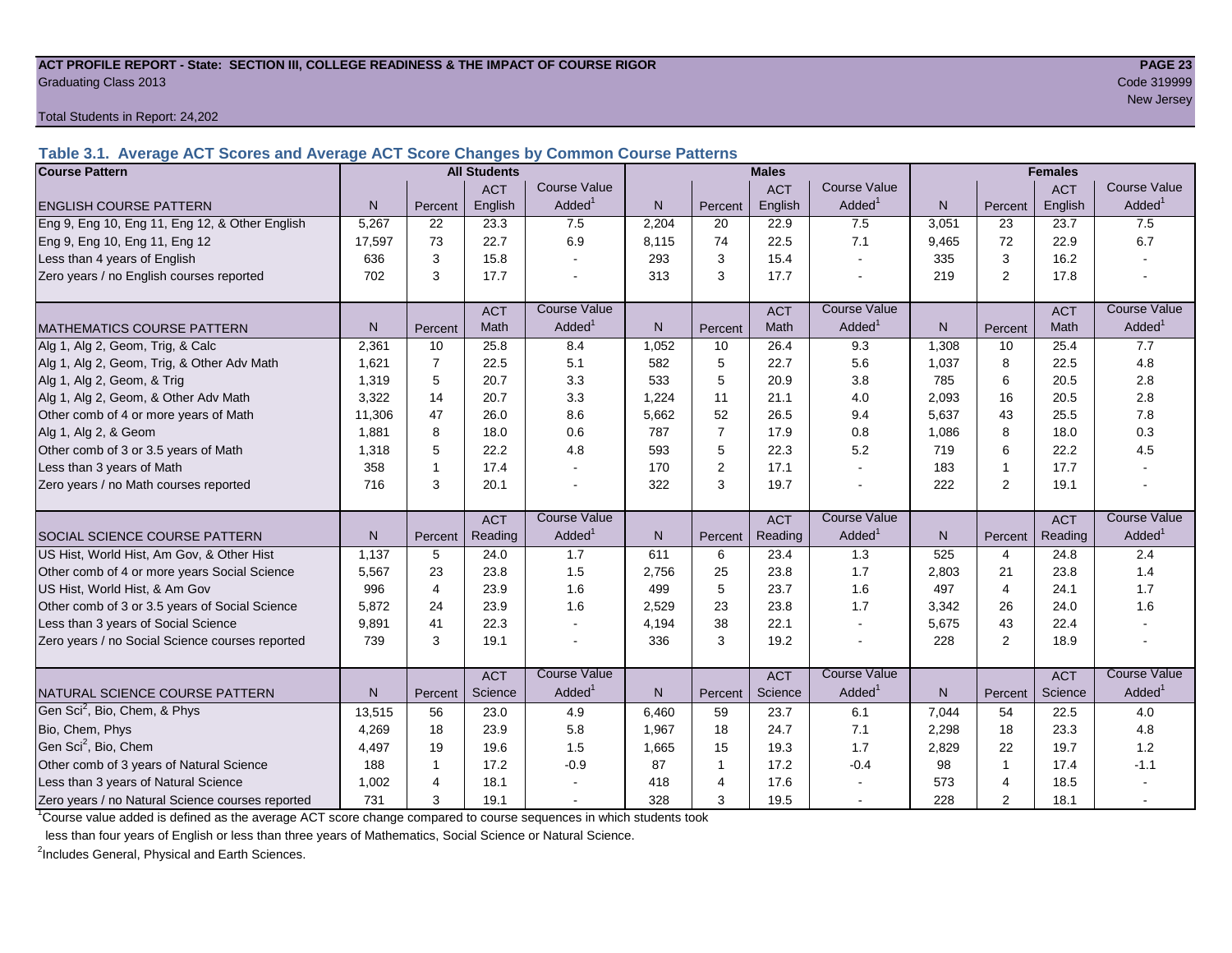#### ACT PROFILE REPORT - State: SECTION III, COLLEGE READINESS & THE IMPACT OF COURSE RIGOR **PAGE 24** Graduating Class 2013 Code 319999

new Jersey (1989) and the second control of the second control of the second control of the Second Control of the Second Control of the Second Control of the Second Control of the Second Control of the Second Control of th

Total Students in Report: 24,202

## **Table 3.2. College Readiness Percents by Common Course Patterns**

| <b>Course Pattern</b>                            |              |                       | <b>State</b> |                  | <b>National</b> |                       |         |                  |
|--------------------------------------------------|--------------|-----------------------|--------------|------------------|-----------------|-----------------------|---------|------------------|
|                                                  |              | <b>Percent Taking</b> | Avg ACT      | Percent Who Met  |                 | <b>Percent Taking</b> | Avg ACT | Percent Who Met  |
| <b>ENGLISH COURSE PATTERN</b>                    | $\mathsf{N}$ | Pattern               | English      | <b>Benchmark</b> | $\mathsf{N}$    | Pattern               | English | <b>Benchmark</b> |
| Eng 9, Eng 10, Eng 11, Eng 12, & Other English   | 5,267        | 22                    | 23.3         | 81               | 380,375         | 21                    | 21.6    | 73               |
| Eng 9, Eng 10, Eng 11, Eng 12                    | 17,597       | 73                    | 22.7         | 79               | 1,265,911       | 70                    | 20.3    | 65               |
| Less than 4 years of English                     | 636          | 3                     | 15.8         | 34               | 84,048          | 5                     | 15.9    | 36               |
| Zero years / no English courses reported         | 702          | 3                     | 17.7         | 51               | 68,909          | 4                     | 16.4    | 38               |
|                                                  |              |                       |              |                  |                 |                       |         |                  |
|                                                  |              | <b>Percent Taking</b> | Avg ACT      | Percent Who Met  |                 | <b>Percent Taking</b> | Avg ACT | Percent Who Met  |
| <b>MATHEMATICS COURSE PATTERN</b>                | $\mathsf{N}$ | Pattern               | <b>Math</b>  | <b>Benchmark</b> | $\mathsf{N}$    | Pattern               | Math    | <b>Benchmark</b> |
| Alg 1, Alg 2, Geom, Trig, & Calc                 | 2,361        | 10                    | 25.8         | 83               | 113,999         | 6                     | 23.8    | 68               |
| Alg 1, Alg 2, Geom, Trig, & Other Adv Math       | 1,621        | 7                     | 22.5         | 65               | 155,095         | 9                     | 21.9    | 56               |
| Alg 1, Alg 2, Geom, & Trig                       | 1,319        | 5                     | 20.7         | 43               | 119,993         | $\overline{7}$        | 19.4    | 32               |
| Alg 1, Alg 2, Geom, & Other Adv Math             | 3,322        | 14                    | 20.7         | 44               | 336,291         | 19                    | 19.6    | 32               |
| Other comb of 4 or more years of Math            | 11,306       | 47                    | 26.0         | 80               | 610,720         | 34                    | 23.6    | 65               |
| Alg 1, Alg 2, & Geom                             | 1,881        | 8                     | 18.0         | 19               | 223,733         | 12                    | 17.2    | 11               |
| Other comb of 3 or 3.5 years of Math             | 1,318        | 5                     | 22.2         | 57               | 88,866          | 5                     | 19.7    | 34               |
| Less than 3 years of Math                        | 358          | 1                     | 17.4         | 18               | 77,906          | 4                     | 16.3    | $\overline{7}$   |
| Zero years / no Math courses reported            | 716          | 3                     | 20.1         | 40               | 72,640          | 4                     | 17.9    | 20               |
|                                                  |              |                       |              |                  |                 |                       |         |                  |
|                                                  |              | <b>Percent Taking</b> | Avg ACT      | Percent Who Met  |                 | <b>Percent Taking</b> | Avg ACT | Percent Who Met  |
| <b>SOCIAL SCIENCE COURSE PATTERN</b>             | N            | Pattern               | Reading      | <b>Benchmark</b> | N               | Pattern               | Reading | <b>Benchmark</b> |
| US Hist, World Hist, Am Gov, & Other Hist        | 1,137        | 5                     | 24.0         | 63               | 50,989          | 3                     | 22.2    | 51               |
| Other comb of 4 or more years Social Science     | 5,567        | 23                    | 23.8         | 62               | 908,394         | 50                    | 22.0    | 50               |
| US Hist, World Hist, & Am Gov                    | 996          | 4                     | 23.9         | 63               | 106,021         | 6                     | 19.5    | 34               |
| Other comb of 3 or 3.5 years of Social Science   | 5,872        | 24                    | 23.9         | 63               | 489,586         | 27                    | 21.0    | 43               |
| Less than 3 years of Social Science              | 9,891        | 41                    | 22.3         | 52               | 171,617         | 10                    | 19.1    | 32               |
| Zero years / no Social Science courses reported  | 739          | 3                     | 19.1         | 35               | 72,636          | $\overline{4}$        | 17.7    | 25               |
|                                                  |              |                       |              |                  |                 |                       |         |                  |
|                                                  |              | <b>Percent Taking</b> | Avg ACT      | Percent Who Met  |                 | <b>Percent Taking</b> | Avg ACT | Percent Who Met  |
| NATURAL SCIENCE COURSE PATTERN                   | N            | Pattern               | Science      | <b>Benchmark</b> | N               | Pattern               | Science | <b>Benchmark</b> |
| Gen Sci <sup>1</sup> , Bio, Chem, & Phys         | 13,515       | 56                    | 23.0         | 54               | 767,293         | 43                    | 21.9    | 46               |
| Bio, Chem, Phys                                  | 4,269        | 18                    | 23.9         | 61               | 183,685         | 10                    | 23.0    | 54               |
| Gen Sci <sup>1</sup> , Bio, Chem                 | 4,497        | 19                    | 19.6         | 25               | 504,165         | 28                    | 19.9    | 28               |
| Other comb of 3 years of Natural Science         | 188          | 1                     | 17.2         | 13               | 51,822          | 3                     | 19.1    | 25               |
| Less than 3 years of Natural Science             | 1,002        | 4                     | 18.1         | 20               | 218,267         | 12                    | 18.0    | 17               |
| Zero years / no Natural Science courses reported | 731          | 3                     | 19.1         | 27               | 74,011          | 4                     | 17.8    | 18               |

<sup>1</sup>Includes General, Physical and Earth Sciences.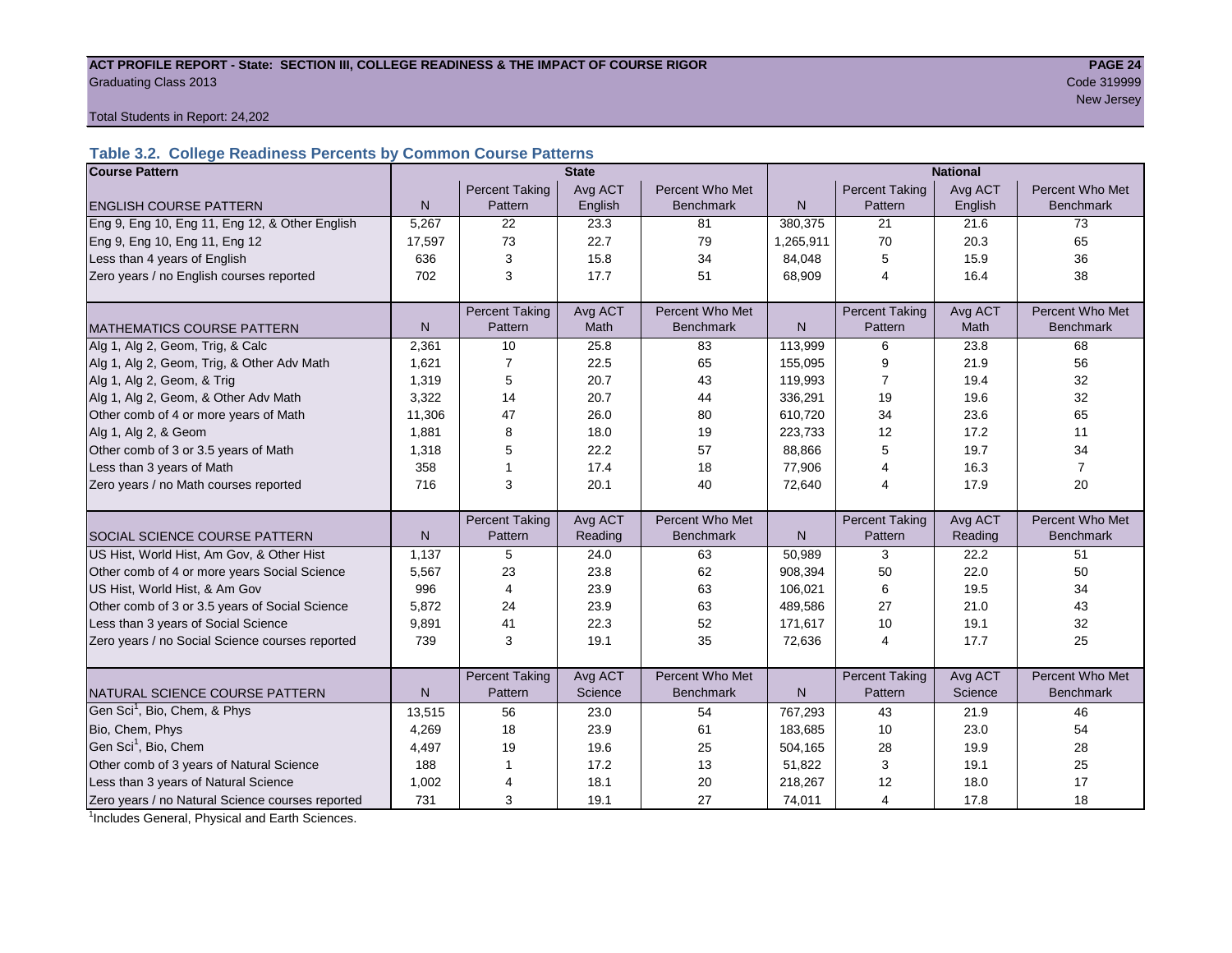Total Students in Report: 24,202

# Section IV Career and Educational Aspirations

Beginning with the Graduating Class of 2013, all students whose scores are college reportable, both standard and extended time tests, are now included. Also beginning with the 2013 Graduating Class data, College Readiness Benchmarks for Reading and Science were updated to reflect the most recent college coursework research.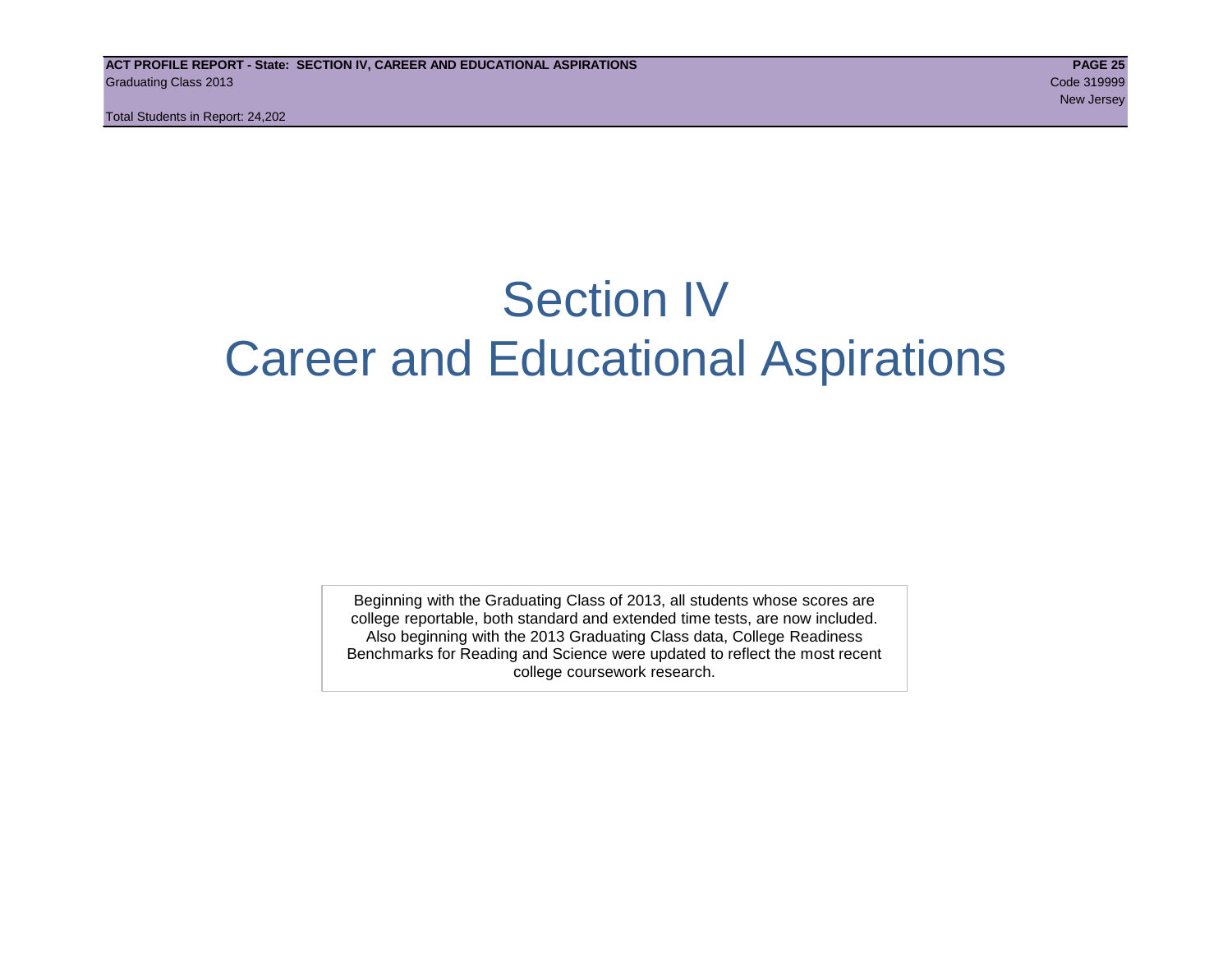#### **ACT PROFILE REPORT - State: SECTION IV, CAREER AND EDUCATIONAL ASPIRATIONS PAGE 26** Graduating Class 2013 Code 319999

# new Jersey (1989) and the second control of the second control of the second control of the Second Control of the Second Control of the Second Control of the Second Control of the Second Control of the Second Control of th

#### Total Students in Report: 24,202

**Table 4.1. Distribution of Planned Educational Majors for All Students by College Plans**

|                                              | <b>All Students</b> |                      |         |                | Plan on 2 Years or Less of College |         | Plan on 4 Years or More of College |                       |         |  |
|----------------------------------------------|---------------------|----------------------|---------|----------------|------------------------------------|---------|------------------------------------|-----------------------|---------|--|
|                                              |                     |                      | Avg ACT |                |                                    | Avg ACT |                                    |                       | Avg ACT |  |
| <b>Planned Educational Major</b>             | N <sup>1</sup>      | Percent <sup>2</sup> | Comp    | N <sub>1</sub> | Percent <sup>2</sup>               | Comp    | N.                                 | Percent <sup>2</sup>  | Comp    |  |
| Agriculture & Natural Resources Conservation | 124                 |                      | 22.5    | 4              |                                    | 11.0    | 104                                |                       | 23.0    |  |
| Architecture                                 | 251                 |                      | 22.9    | 4              |                                    | 19.3    | 214                                |                       | 22.8    |  |
| Area, Ethnic, & Multidisciplinary Studies    | 22                  |                      | 23.5    |                | $\Omega$                           | 12.0    | 18                                 | $\Omega$              | 23.3    |  |
| Arts: Visual & Performing                    | 1,274               | 5                    | 20.9    | 41             | 14                                 | 13.3    | 1,083                              | 5                     | 21.1    |  |
| <b>Business</b>                              | 3,417               | 14                   | 23.1    | 55             | 19                                 | 19.2    | 2,892                              | 15                    | 22.9    |  |
| Communications                               | 923                 | 4                    | 22.1    | 6              | 2                                  | 16.8    | 814                                | $\boldsymbol{\Delta}$ | 22.0    |  |
| Community, Family, & Personal Services       | 328                 |                      | 17.7    | 26             | 9                                  | 14.6    | 277                                |                       | 18.0    |  |
| <b>Computer Science &amp; Mathematics</b>    | 597                 | 2                    | 24.0    | 14             | 5                                  | 15.1    | 508                                |                       | 24.2    |  |
| Education                                    | 1,242               | 5                    | 20.7    | 8              | 3                                  | 13.6    | 1,080                              | 5                     | 20.7    |  |
| Engineering                                  | 2,062               | 9                    | 25.7    | 18             | 6                                  | 15.3    | 1,759                              | 9                     | 25.6    |  |
| Engineering Technology & Drafting            | 177                 |                      | 21.3    | 9              | 3                                  | 14.1    | 143                                | 1                     | 21.9    |  |
| English & Foreign Languages                  | 280                 |                      | 25.0    |                | $\Omega$                           | 14.0    | 243                                |                       | 25.0    |  |
| Health Administration & Assisting            | 310                 |                      | 18.9    | 7              | 2                                  | 14.1    | 263                                |                       | 19.0    |  |
| Health Sciences & Technologies               | 3,196               | 13                   | 22.6    | 15             | 5                                  | 15.9    | 2,826                              | 14                    | 22.5    |  |
| Philosophy, Religion, & Theology             | 55                  | 0                    | 23.7    | 0              | 0                                  |         | 48                                 | $\Omega$              | 23.7    |  |
| Repair, Production, & Construction           | 32                  | $\Omega$             | 17.1    | 11             | 4                                  | 16.2    | 19                                 | $\Omega$              | 17.3    |  |
| Sciences: Biological & Physical              | 2,271               | 9                    | 25.0    | 4              |                                    | 18.0    | 1,984                              | 10                    | 24.9    |  |
| Social Sciences & Law                        | 2,174               | 9                    | 22.5    | 14             | 5                                  | 17.2    | 1,907                              | 10                    | 22.3    |  |
| Undecided                                    | 4,716               | 19                   | 23.8    | 29             | 10                                 | 19.1    | 3,449                              | 17                    | 23.5    |  |
| No Response                                  | 733                 | 3                    | 18.0    | 22             | 8                                  | 13.5    | 102                                |                       | 18.4    |  |

1 2-Year and 4-Year "N" counts do not reflect "Missing" and "Other" college plans, therefore they may not add up to the N count for All Students.

<sup>2</sup> Percent of students tested within College Plan groups (All Students, 2-Year, 4-Year).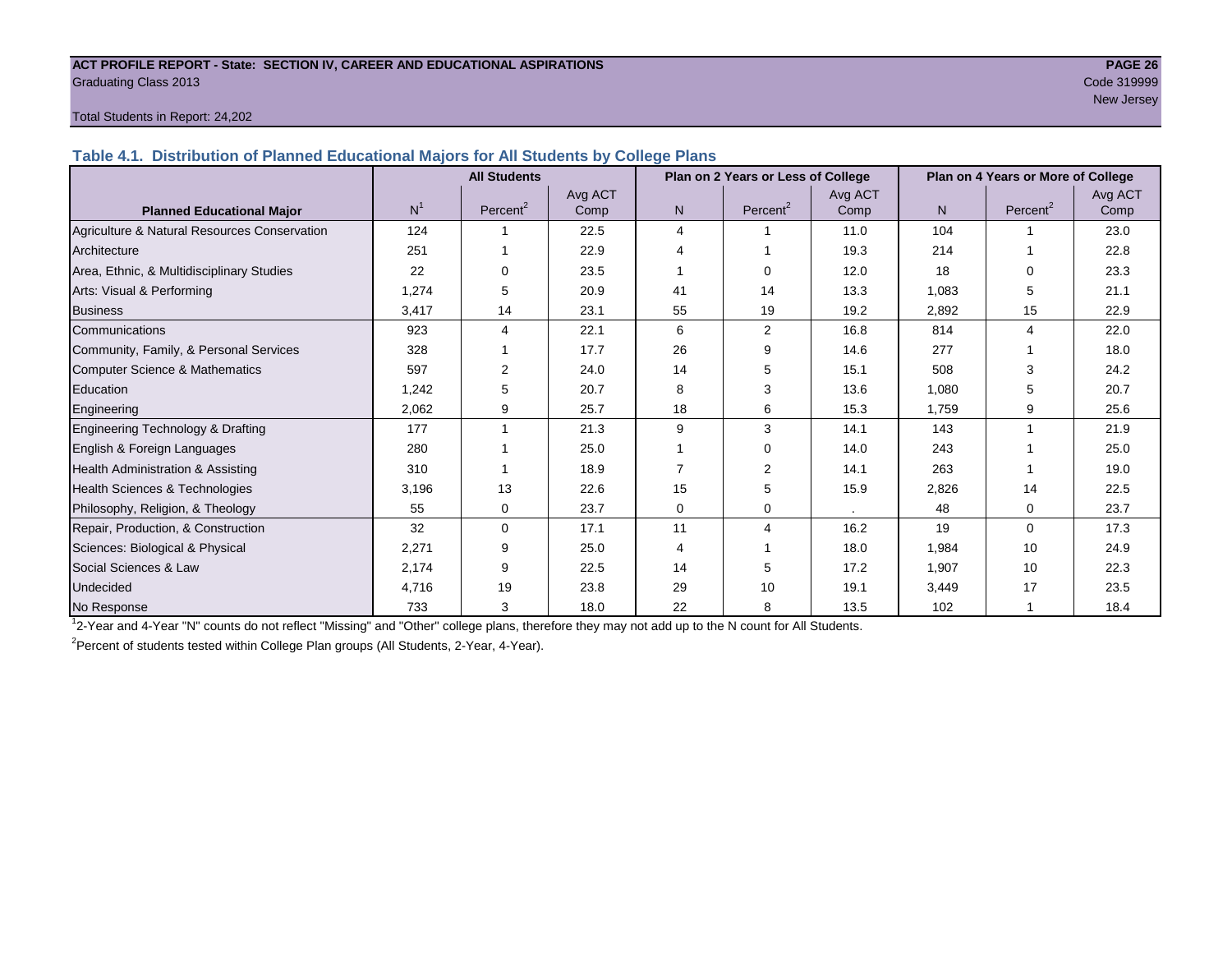#### **ACT PROFILE REPORT - State: SECTION IV, CAREER AND EDUCATIONAL ASPIRATIONS PAGE 27** Graduating Class 2013 Code 319999

#### Total Students in Report: 24,202

#### **Table 4.2. Average ACT Composite Scores for Racial/Ethnic Groups by Post-Secondary Educational Aspirations**

| <b>Educational Degree</b> | <b>All Racial/Ethnic Groups</b><br><b>Combined</b> |         | <b>Black/African American</b> |         |    | American Indian/ Alaska Native |       | White   | Hispanic/Latino |         |  |
|---------------------------|----------------------------------------------------|---------|-------------------------------|---------|----|--------------------------------|-------|---------|-----------------|---------|--|
| <b>Aspirations</b>        | N                                                  | Average | N.                            | Average | N. | Average                        | N     | Average | N               | Average |  |
| Voc-Tech                  | 132                                                | 17.4    | 41                            | 12.9    |    | 16.0                           | 42    | 21.5    | 22              | 15.0    |  |
| 2-yr College Degree       | 160                                                | 14.9    | 61                            | 13.7    |    | 13.0                           | 36    | 18.1    | 40              | 14.4    |  |
| <b>Bachelors Degree</b>   | 8.475                                              | 21.0    | 924                           | 15.9    | 19 | 18.6                           | 5,529 | 22.2    | 951             | 18.6    |  |
| Graduate Study            | 5.938                                              | 24.3    | 401                           | 18.6    | 15 | 22.1                           | 3,942 | 24.8    | 561             | 22.1    |  |
| Prof. Level Degree        | 5,334                                              | 24.6    | 683                           | 19.5    |    | 23.9                           | 2,579 | 26.0    | 730             | 21.8    |  |
| Other                     | 268                                                | 21.0    | 37                            | 15.2    |    |                                | 136   | 22.8    | 37              | 17.4    |  |
| No Response               | 3,895                                              | 23.6    | 293                           | 16.7    | 13 | 20.2                           | 2,025 | 24.9    | 361             | 19.1    |  |

| <b>Educational Degree</b> | <b>All Racial/Ethnic Groups</b><br><b>Combined</b> |         | Asian |         |               | <b>Native Hawaiian/</b><br><b>Other Pacific Islander</b> |     | Two or more races | Prefer not to respond/<br><b>No Response</b> |         |  |
|---------------------------|----------------------------------------------------|---------|-------|---------|---------------|----------------------------------------------------------|-----|-------------------|----------------------------------------------|---------|--|
| <b>Aspirations</b>        | N <sub>1</sub>                                     | Average | N     | Average | Average<br>N. |                                                          | Ν   | Average           | N                                            | Average |  |
| Voc-Tech                  | 132                                                | 17.4    | 10    | 23.5    |               |                                                          |     | 21.5              | 14                                           | 17.2    |  |
| 2-yr College Degree       | 160                                                | 14.9    |       | 15.5    |               |                                                          |     | 12.9              |                                              | 14.0    |  |
| <b>Bachelors Degree</b>   | 8,475                                              | 21.0    | 347   | 23.2    | 15            | 19.5                                                     | 173 | 21.3              | 517                                          | 20.8    |  |
| <b>Graduate Study</b>     | 5,938                                              | 24.3    | 408   | 26.9    | 15            | 24.4                                                     | 125 | 24.8              | 471                                          | 25.1    |  |
| Prof. Level Degree        | 5,334                                              | 24.6    | 650   | 27.1    | 19            | 25.1                                                     | 155 | 24.6              | 510                                          | 25.5    |  |
| Other                     | 268                                                | 21.0    | 22    | 22.6    |               | 13.0                                                     |     | 21.8              | 30                                           | 22.9    |  |
| No Response               | 3,895                                              | 23.6    | 338   | 27.3    |               | 25.3                                                     | 59  | 26.5              | 802                                          | 23.0    |  |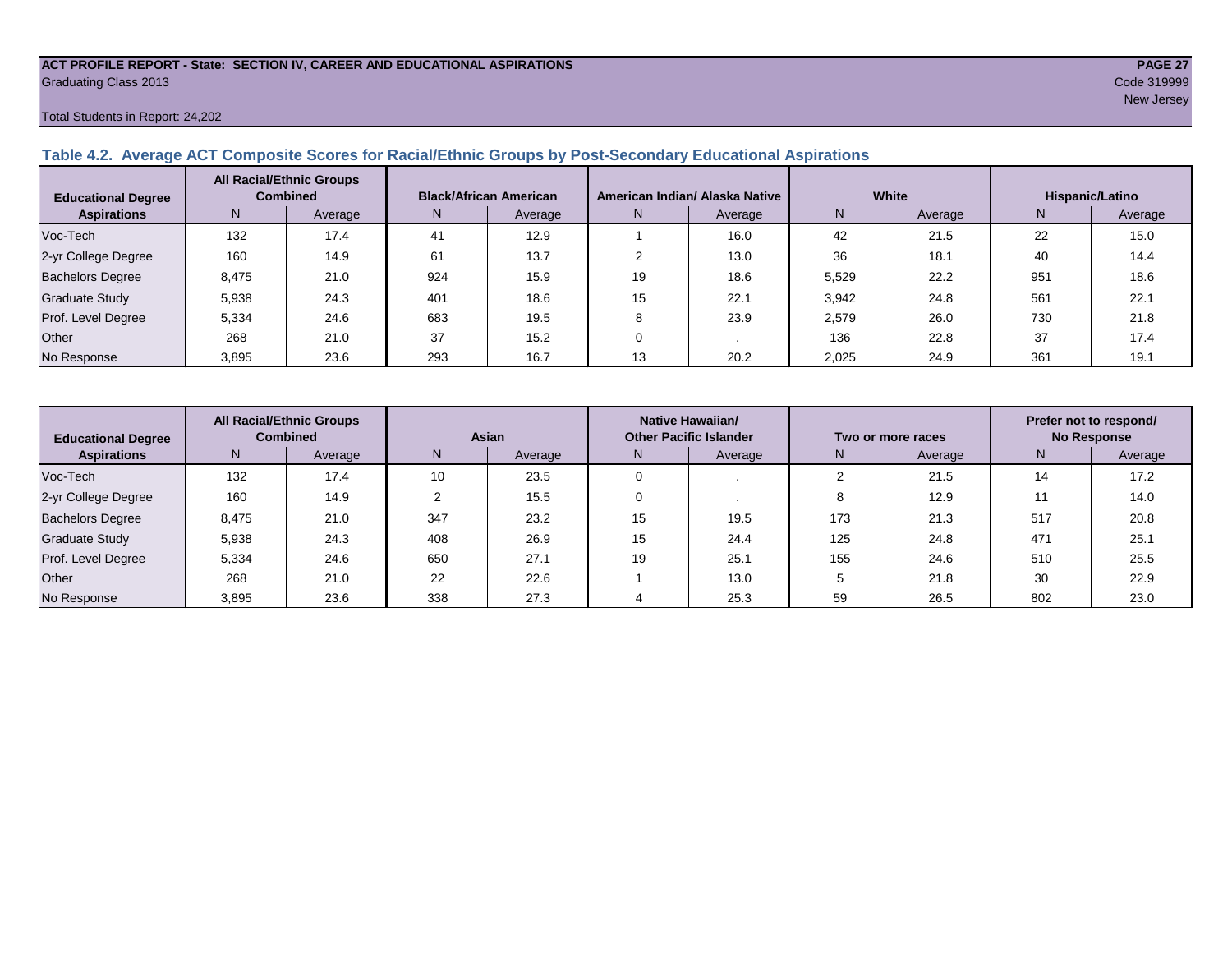#### **ACT PROFILE REPORT - State: SECTION IV, CAREER AND EDUCATIONAL ASPIRATIONS PAGE 28 Graduating Class 2013** Code 319999

#### Total Students in Report: 24,202

### **Table 4.3. Students' Score Report Preferences at Time of Testing**

|                                        |                 | <b>Percent of Students in</b> |            |             |                |                                           |                 |                 |                 |                         |                |
|----------------------------------------|-----------------|-------------------------------|------------|-------------|----------------|-------------------------------------------|-----------------|-----------------|-----------------|-------------------------|----------------|
|                                        |                 | <b>Number of Students</b>     |            |             |                | <b>College Readiness Standards Ranges</b> |                 |                 |                 |                         |                |
|                                        |                 |                               |            | 2nd-6th     |                |                                           |                 |                 |                 |                         |                |
| Name                                   | <b>State</b>    | <b>Total</b>                  | 1st Choice | Choice      | $01 - 12$      | $13 - 15$                                 | $16-19$         | $20 - 23$       | 24-27           | $28-32$                 | 33-36          |
| RUTGERS THE ST UNIV OF NEW JERSEY      | New Jersey      | 2,089                         | 782        | 1,307       | 6              | 14                                        | 21              | 25              | 21              | 11                      | $\overline{2}$ |
| MONTCLAIR STATE UNIVERSITY             | New Jersey      | 878                           | 216        | 662         | 5              | 21                                        | 36              | 26              | 8               | $\overline{2}$          | $\Omega$       |
| <b>ROWAN UNIVERSITY</b>                | New Jersey      | 588                           | 153        | 435         | $\overline{2}$ | 11                                        | 28              | 36              | 18              | 6                       | $\Omega$       |
| COLLEGE OF NEW JERSEY THE              | New Jersey      | 563                           | 151        | 412         |                | 3                                         | 13              | 28              | 32              | 20                      | $\overline{2}$ |
| <b>KEAN UNIVERSITY</b>                 | New Jersey      | 498                           | 125        | 373         | 13             | 31                                        | 31              | 19              | 5               |                         | $\Omega$       |
| UNIVERSITY OF DELAWARE                 | <b>Delaware</b> | 489                           | 130        | 359         | $\Omega$       | 3                                         | 13              | 33              | 34              | 16                      | $\mathbf{1}$   |
| <b>WILLIAM PATERSON UNIVERSITY</b>     | New Jersey      | 428                           | 101        | 327         | 6              | 22                                        | 40              | 24              | $\overline{7}$  | 1                       | $\Omega$       |
| <b>SETON HALL UNIVERSITY</b>           | New Jersey      | 417                           | 108        | 309         | 9              | 19                                        | 28              | 27              | 13              | $\overline{\mathbf{A}}$ | $\Omega$       |
| RICHARD STOCKTON COLLEGE OF NEW JERSEY | New Jersey      | 388                           | 129        | 259         | 3              | 11                                        | 36              | 34              | 13              | 3                       | 0              |
| RAMAPO COLLEGE OF NEW JERSEY           | New Jersey      | 364                           | 89         | 275         | $\overline{2}$ | 11                                        | 32              | 31              | 18              | 5                       | $\mathbf 0$    |
| MONMOUTH UNIVERSITY                    | New Jersey      | 337                           | 78         | 259         | 3              | 8                                         | 34              | 35              | 15              | $\overline{4}$          | $\Omega$       |
| PENN STATE-UNIVERSITY PARK CAMPUS      | Pennsylvania    | 337                           | 93         | 244         | $\overline{2}$ | 9                                         | 19              | 30              | 26              | 13                      |                |
| <b>NEW YORK UNIVERSITY</b>             | <b>New York</b> | 314                           | 111        | 203         | 5              | 12                                        | 15              | 18              | 26              | 20                      | 4              |
| <b>NCAA ELIGIBILITY CENTER</b>         | Indiana         | 302                           | 204        | 98          | $\overline{2}$ | 11                                        | 24              | 27              | 23              | 13                      |                |
| <b>DREXEL UNIVERSITY</b>               | Pennsylvania    | 301                           | 66         | 235         | $\Omega$       | 2                                         | 11              | 31              | 33              | 21                      | $\overline{2}$ |
| NEW JERSEY INSTITUTE OF TECHNOLOGY     | New Jersey      | 280                           | 86         | 194         | 9              | 20                                        | 18              | 20              | 20              | 10                      | $\overline{2}$ |
| UNIVERSITY OF PENNSYLVANIA             | Pennsylvania    | 278                           | 118        | 160         | 1              | $\overline{1}$                            | 6               | 18              | 32              | 31                      | 11             |
| <b>RIDER UNIVERSITY</b>                | New Jersey      | 266                           | 51         | 215         | $\overline{2}$ | 14                                        | 33              | 35              | 15              | $\overline{2}$          | $\Omega$       |
| <b>ESSEX COUNTY COLLEGE</b>            | New Jersey      | 260                           | 172        | 88          | 35             | 45                                        | 18              | $\overline{2}$  | $\Omega$        | $\Omega$                | $\Omega$       |
| PRINCETON UNIVERSITY                   | New Jersey      | 257                           | 83         | 174         | $\overline{4}$ | 13                                        | 11              | 13              | 21              | 26                      | 11             |
| <b>BOSTON UNIVERSITY</b>               | Massachusetts   | 248                           | 58         | 190         | $\mathbf{1}$   | $\mathbf{1}$                              | $\overline{4}$  | 20              | 41              | 31                      | 3              |
| <b>FAIRLEIGH DICKINSON UNIVERSITY</b>  | New Jersey      | 204                           | 42         | 162         | 3              | 18                                        | 30              | 29              | 15              | $\overline{4}$          | $\Omega$       |
| STATE-COLLEGE/NO REPORTS NOW           | lowa            | 204                           | 204        | $\mathbf 0$ | 24             | 30                                        | 33              | 10              | 3               | 0                       | 0              |
| NORTHEASTERN UNIVERSITY                | Massachusetts   | 203                           | 41         | 162         | $\Omega$       | $\mathbf{1}$                              | $\overline{2}$  | 17              | 33              | 42                      | 4              |
| UNIVERSITY OF MARYLAND COLLEGE PARK    | Maryland        | 201                           | 43         | 158         | 1              | $\overline{2}$                            | $\overline{7}$  | 25              | 39              | 24                      | 1              |
| <b>VILLANOVA UNIVERSITY</b>            | Pennsylvania    | 195                           | 60         | 135         | $\Omega$       | 3                                         | 5               | 24              | 37              | 29                      | 3              |
| <b>BLOOMFIELD COLLEGE</b>              | New Jersey      | 183                           | 46         | 137         | 33             | 39                                        | 21              | 6               | $\mathbf{1}$    | $\Omega$                | $\Omega$       |
| <b>CORNELL UNIVERSITY</b><br>New York  |                 | 173                           | 49         | 124         | $\overline{1}$ | $\mathbf{1}$                              | 8               | 10              | 34              | 31                      | 16             |
| <b>JAMES MADISON UNIVERSITY</b>        | Virginia        |                               | 51         | 120         | $\Omega$       | $\mathbf{1}$                              | 9               | 34              | 44              | 12                      | $\Omega$       |
| <b>QUINNIPIAC UNIVERSITY</b>           | Connecticut     | 167                           | 39         | 128         | $\Omega$       | $\overline{2}$                            | 17              | 41              | 32              | $\overline{7}$          | 1              |
| All Other Institutions                 |                 | 13,822                        | 3,708      | 10,114      | 5              | 12                                        | 18              | 25              | 22              | 15                      | 3              |
| Total                                  |                 | 25,405                        | 7,387      | 18,018      | $\overline{5}$ | $\overline{12}$                           | $\overline{20}$ | $\overline{25}$ | $\overline{22}$ | 14                      | $\overline{2}$ |

new Jersey (1989) and the second control of the second control of the second control of the Second Control of the Second Control of the Second Control of the Second Control of the Second Control of the Second Control of th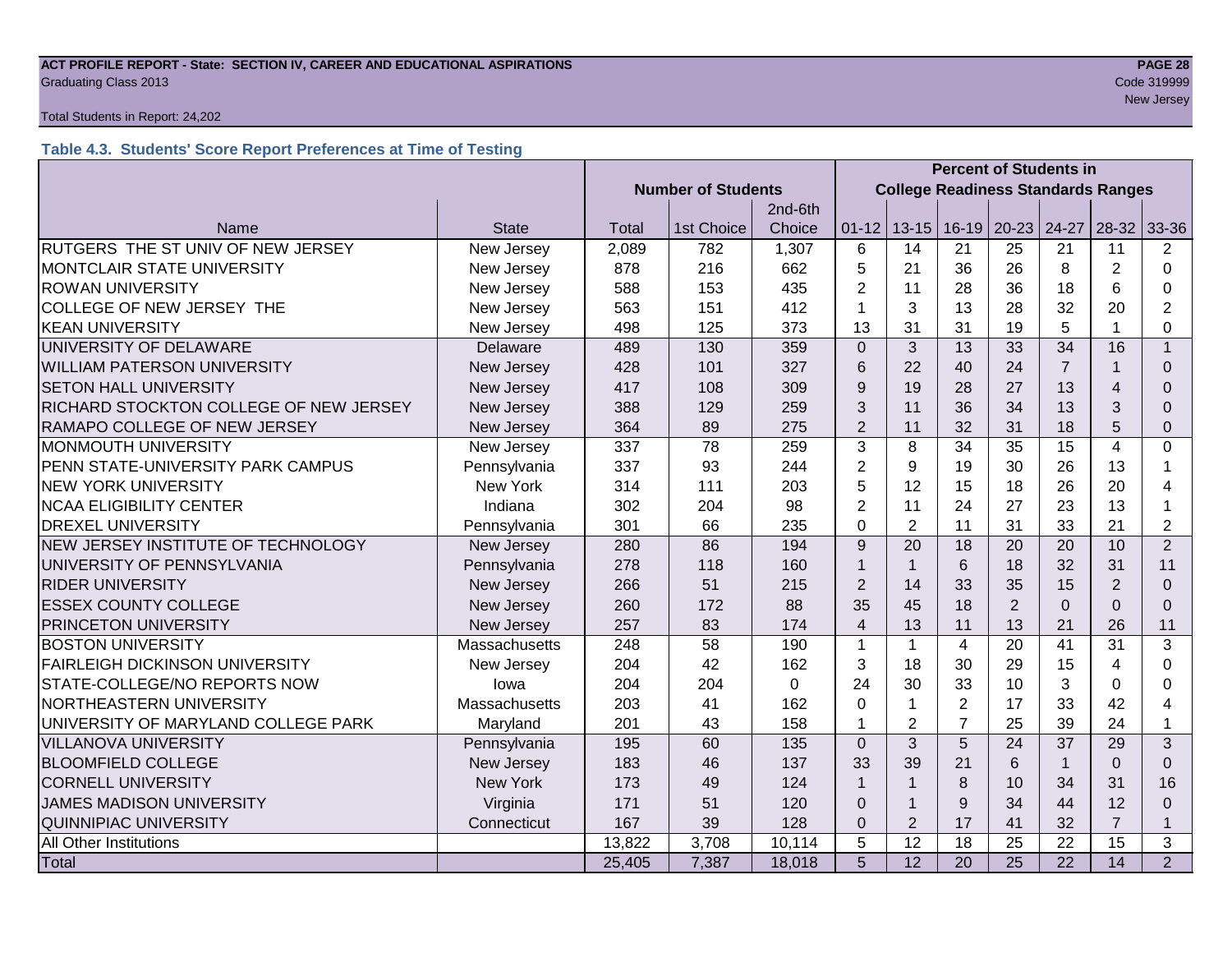# Section V Optional Writing Test Results

Beginning with the Graduating Class of 2013, all students whose scores are college reportable, both standard and extended time tests, are now included. Also beginning with the 2013 Graduating Class data, College Readiness Benchmarks for Reading and Science were updated to reflect the most recent college coursework research.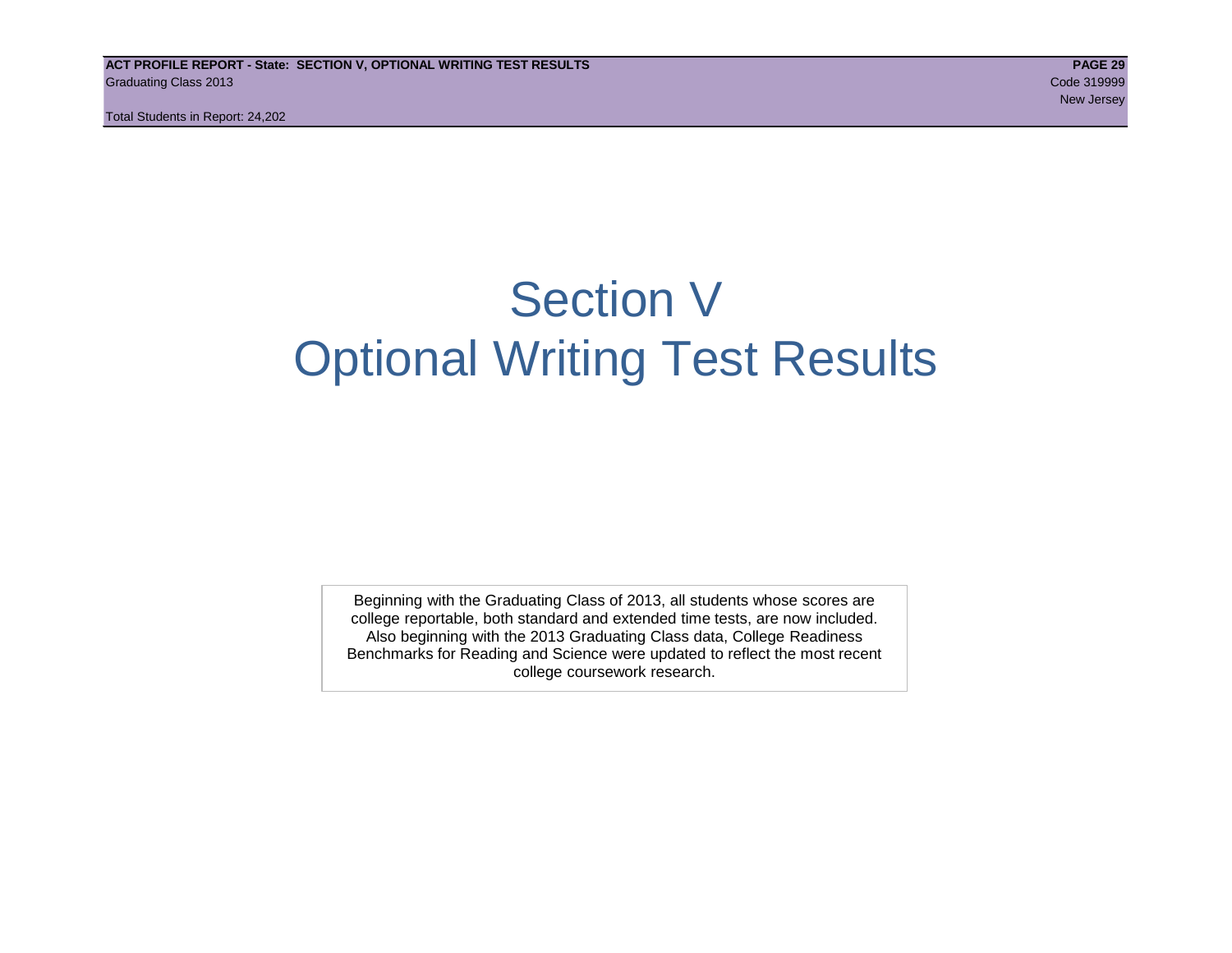#### **ACT PROFILE REPORT - State: SECTION V, OPTIONAL WRITING TEST RESULTS PAGE 30** Graduating Class 2013 Code 319999

#### Total Students in Report: 24,202

new Jersey (1989) and the second state of the second state of the second state of the second state of the second

| Table 5.1. Average ACT English and Writing Scores by Race/Ethnicity and Gender for students who took ACT Writing |              |          |                           |                |              |                 |                                 |                 |  |  |  |  |
|------------------------------------------------------------------------------------------------------------------|--------------|----------|---------------------------|----------------|--------------|-----------------|---------------------------------|-----------------|--|--|--|--|
|                                                                                                                  |              |          | <b>Average ACT Scores</b> |                |              |                 |                                 |                 |  |  |  |  |
|                                                                                                                  |              | N        |                           | <b>English</b> |              | <b>Essay</b>    | <b>English/Writing Combined</b> |                 |  |  |  |  |
|                                                                                                                  | <b>State</b> | National | <b>State</b>              | National       | <b>State</b> | <b>National</b> | <b>State</b>                    | <b>National</b> |  |  |  |  |
| <b>All Students</b>                                                                                              | 20,822       | 942,769  | <b>23.0</b>               | 21.3           | 7.8          | 7.0             | 22.5                            | 20.5            |  |  |  |  |
| Black/African American                                                                                           | 2,038        | 114,751  | 16.3                      | 16.3           | 6.8          | 6.1             | 16.7                            | 16.0            |  |  |  |  |
| <b>IAmerican Indian/Alaska Native</b>                                                                            | 48           | 6.031    | 19.8                      | 16.8           | 7.3          | 6.1             | 19.7                            | 16.4            |  |  |  |  |
| White                                                                                                            | 12,154       | 518.407  | 24.2                      | 22.9           | 7.9          | 7.2             | 23.6                            | 21.9            |  |  |  |  |
| Hispanic/Latino                                                                                                  | 2,340        | 151,504  | 19.6                      | 18.6           | 7.4          | 6.8             | 19.6                            | 18.3            |  |  |  |  |
| <b>Asian</b>                                                                                                     | 1,647        | 54,580   | 26.2                      | 23.5           | 8.2          | 7.6             | 25.2                            | 22.7            |  |  |  |  |
| <b>Native Hawaiian/Other Pac. Isl.</b>                                                                           | 47           | 2,812    | 22.8                      | 19.5           | 7.7          | 6.9             | 22.4                            | 19.2            |  |  |  |  |
| ITwo or more races                                                                                               | 461          | 35,355   | 23.8                      | 21.5           | 7.8          | 7.0             | 23.1                            | 20.6            |  |  |  |  |
| Prefer not/No Response                                                                                           | 2,087        | 59,329   | 23.5                      | 21.8           | 7.8          | 7.1             | 22.9                            | 20.9            |  |  |  |  |
| <b>Males</b>                                                                                                     | 9.157        | 423,104  | 22.8                      | 21.0           | 7.6          | 6.7             | 22.2                            | 20.1            |  |  |  |  |
| Females                                                                                                          | 11,465       | 513,945  | 23.2                      | 21.6           | 7.9          | 7.2             | 22.8                            | 20.9            |  |  |  |  |
| Missing                                                                                                          | 200          | 5,720    | 16.9                      | 16.6           | 7.3          | 6.3             | 17.6                            | 16.5            |  |  |  |  |